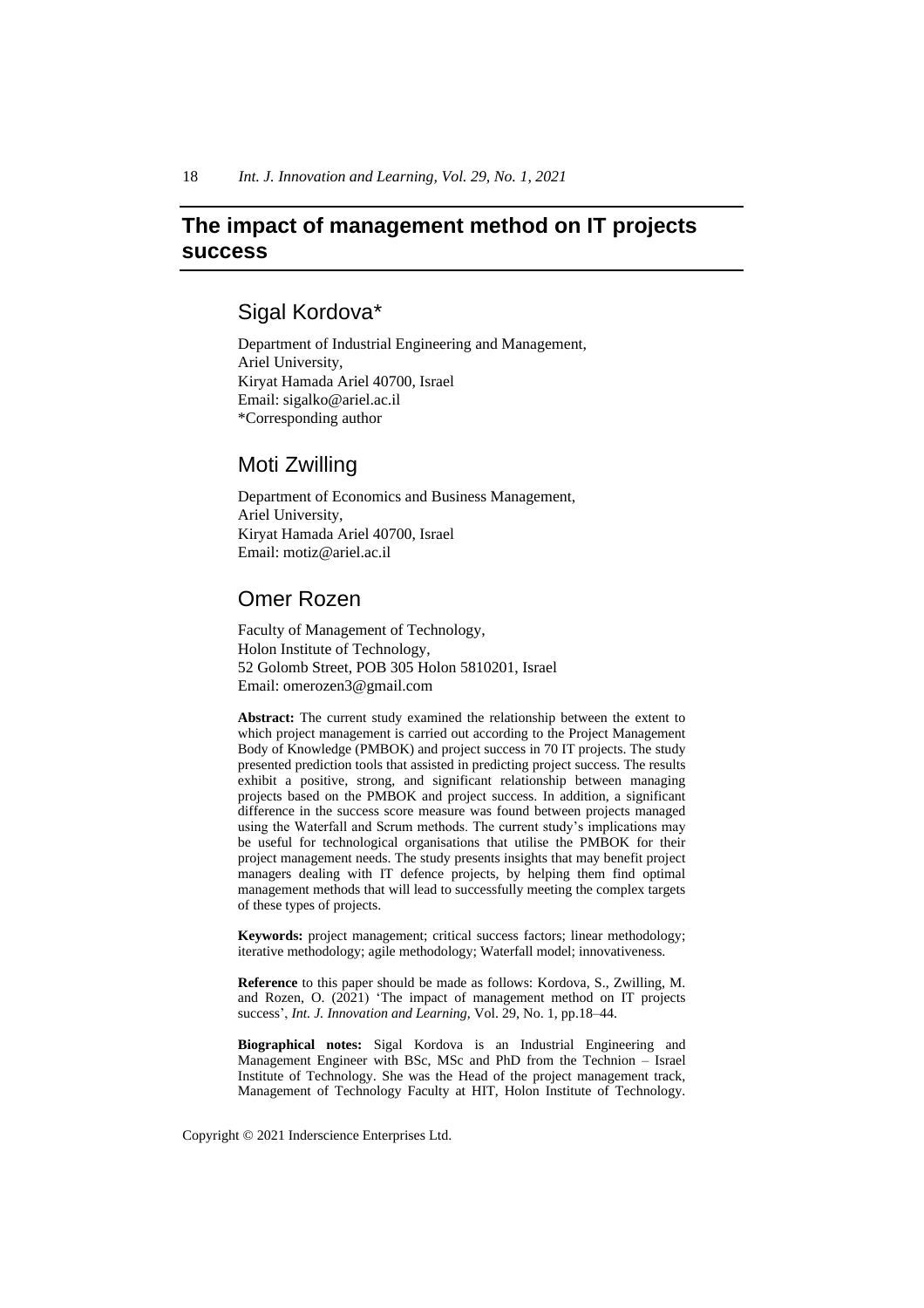Currently, she is a Faculty Member at the Department of Industrial Engineering and Management at Ariel University. Her research areas are systems thinking in systems engineering and project management.

Moti Zwilling is a Senior Lecturer in the Department of Economics and Business Management at Ariel University. He is also a Senior Researcher in the University's Ariel Cyber Innovation Center. He teaches undergraduate courses in cyber security and networking in the computer science department (cyber tack). His research expertise focuses on machine learning utilisation and development of algorithms that involve security and social network data processing, NLP, and computer and mobile device based pattern recognition in the business sector and project management.

Omer Rozen is the Head of Industrial and Management Department in Security Organization. He has BSc and MSc from the Management of Technology Faculty at HIT, Holon Institute of Technology.

#### **1 Introduction**

The project management field contains a diverse range of approaches focusing on different project management levels. Research on the subject is broad and comprehensive; however, a gap exists between theoretical project management compared to its practical application. According to recent studies, the percentage of successful projects is relatively low and the reasons for this are varied. For instance: The Standish Group's 2012 Chaos Report presented a global perspective on statistical project data, reporting that 18% of all projects suffer from failure, while 43% deviate from their original course, with only 39% ending in success (CHAOS MANIFESTO, 2013).

The project management arena contains several important terms:

- 1 A successful project is defined as a project that is delivered to the client on time, regarding all components and as defined by the client. This means that the project in its entirety has been fully implemented, all worker instructions have been carried out, and the client is already using the new system with all budgetary conditions having been met.
- 2 On the other hand, a failed project is defined as a project that has failed to meet one or more of the above conditions and have not been completed.
- 3 Finally, a challenged project is a project that has been completed and handed over to the customer – it may or may not already have been implemented or the customer may already be using a different system.

Either way, any project may have one or more problems such as: deviating from the planned budget, failure to adhere to the time schedule, failure to submit work contents (failure to submit the systems contents in their entirety, as per the project's defined conditions), failure to complete worker instructions regarding project implementation, failure to implement the new system into the client's existing systems, and in the worst case scenario – a project where the new system has been abandoned and the client has gone back to working with the old one (Standish Group, 2003; Kerzner, 2006).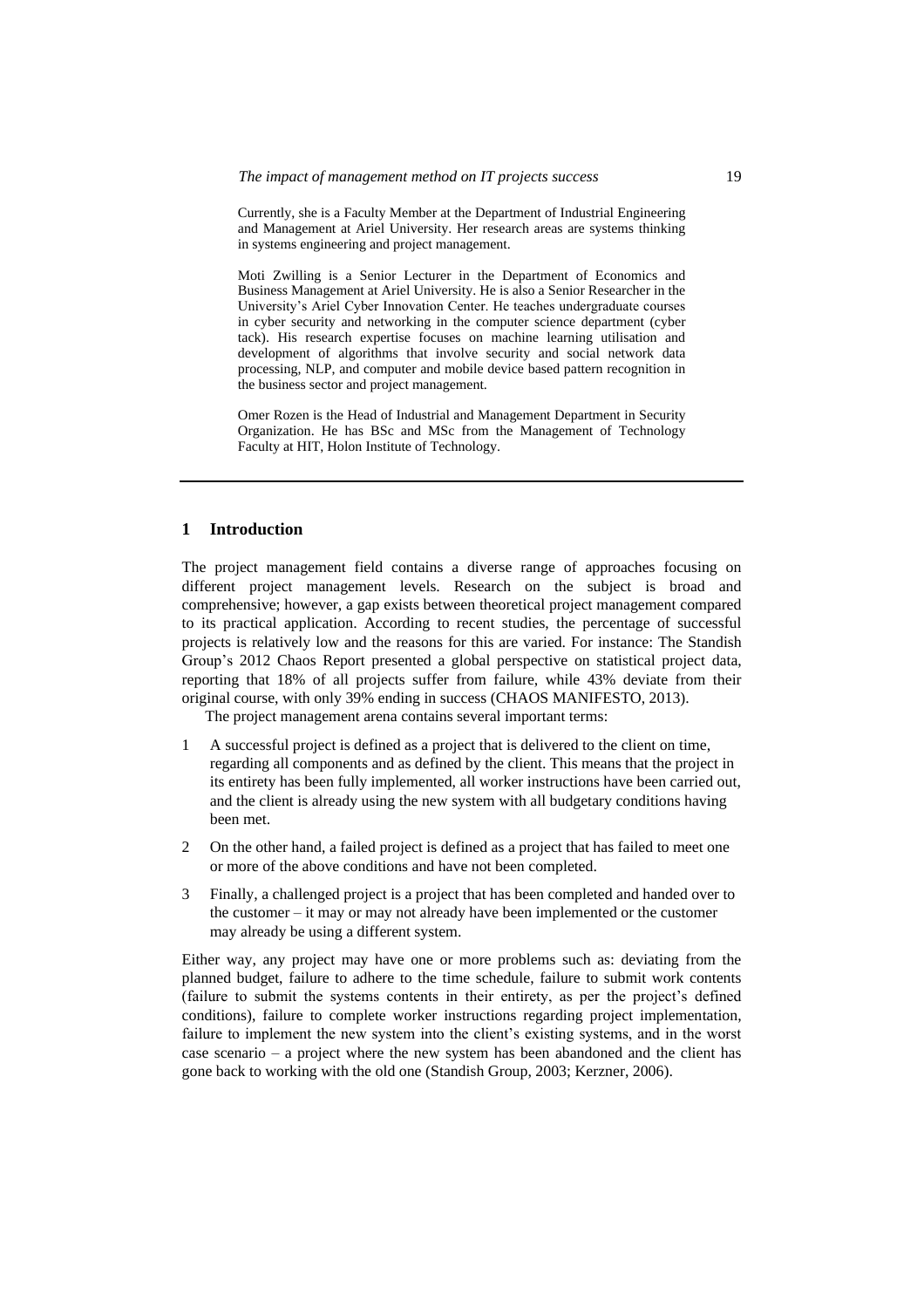Many industries currently utilise several different project management methods, with the most important being the Project Management Body of Knowledge (PMBOK). The current study evaluated project management methodology conducted in the IT section of a military unit, which provides services in the fields of information storage, connectivity/media and communications. The study examined the management methods of IT projects in a military unit, and examined the extent to which the PMBOK contributes to project success and meeting project targets. PMBOK concentrates on the best practices and guidelines for managing the project from initiation to closing. It includes processes, tools, techniques, inputs/outputs, and roles/responsibilities, for handling the project tasks. Defence projects in a military IT unit must be managed effectively and efficiently, enabling the project manager to resolve problems quickly and precisely. The reasons for choosing the PMBOK in the current study are based on the assumption that PMBOK will help project managers to make better decisions, particularly in situations of uncertainty in the battlefield arena. Regarding defence projects, which deal with battlefield challenged and the development of IT advanced systems, it is necessary to cope with a dynamic and rapidly changing reality.

The study implications are important for the improvement of complex military defence project management methods, in general, and their ability to meet project targets, in particular (scheduling, budget and scope) because of their need and urgency.

# *1.1 Study innovation*

The study innovation is expressed by two means:

- 1 It is the first to evaluate the project management process conducted on military projects according to the PMBOK, since most often the information is limited for accessibility because of its confidentiality issues and field of security.
- 2 It shows how different machine learning techniques can support and improve the statistical findings obtained on the collected data. In most cases, the learning models can outperform over common statistical methods such as linear regression.

With that approach we show that machine learning methods should be considered as a useful tool for project management evaluation over inferred statistics. To demonstrate our claim, we provide the comparison between random forest vs. linear regression analysis, which is known as being non-accurate in cases where the data is messy or dirty (as in our military case). In such cases it is better to be handled with random forest over regression models. In addition, random forest uses a sum of piecewise function, where linear regression is linear. Least but not last, linear regression needs regularisation to avoid overfitting, where random forest has a regularisation already inbuilt.

The study presents insights that may benefit project managers dealing with IT defence projects, by helping them to find optimal management methods that will lead to successfully meeting the complex targets of such types of projects.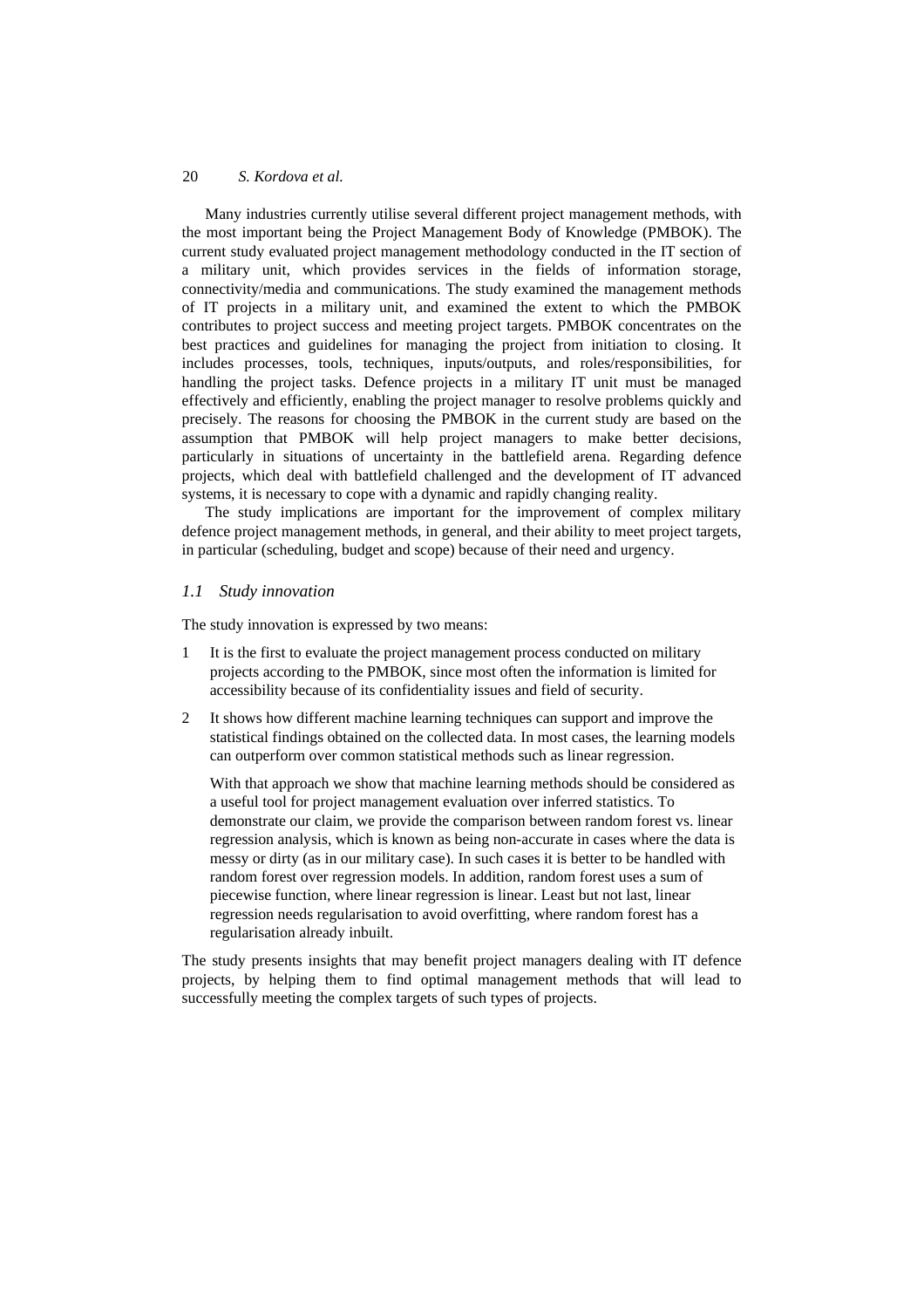# **2 Research goals**

- To examine the project management methods used in the IT unit of a military technology division, and the characteristics of the management process.
- To examine the correlation between project success and project management based on the PMBOK.
- To examine the correlation between IT unit project manager seniority and project success.
- To examine the correlation between project management method (Scrum or Waterfall) and project success.
- To examine various methods used for prediction and data visualisation to support conventional statistical analysis.

# **3 Literature review**

In general, the literature defines a 'project' as a temporary effort with a defined beginning, middle, and end. Carried out with the aim of producing a specific product or providing a service, it is usually executed under certain limitations such as time, costs, budget and other organisational, social or legal constraints (Globerzon et al., 2009). In most cases, the project must include the following criteria:

- 1 At the end of the project, a product or service has been created in response to a pre-determined need.
- 2 Effort must be fairly complex, in accordance with parameters of execution duration, total costs, technical complexity, etc.
- 3 A relatively high level of uncertainty exists.
- 4 Teamwork, which includes workers from different organisational fields is an important factor (Globerson et al., 2009).

These items are essentially subjective criteria, stemming from the attitudes of each organisation.

The extent of a project's success can be assessed using objective and quantitative performance measures. Their use clarifies whether it is worthwhile to invest in a project or not, producing insights for future projects. Most studies refer to the accepted measures for project success as 'the golden triangle' (triple constraint), which are termed as follows:

- 1 Adherence to the project's budget (cost) (compared to the planned budget).
- 2 Adherence to the project's scheduled completion deadlines (time) (compared to the planned date).
- 3 Compliance with project content (scope) or defined performance levels (compared to the planned performance envelope). A fourth dimension may also be added: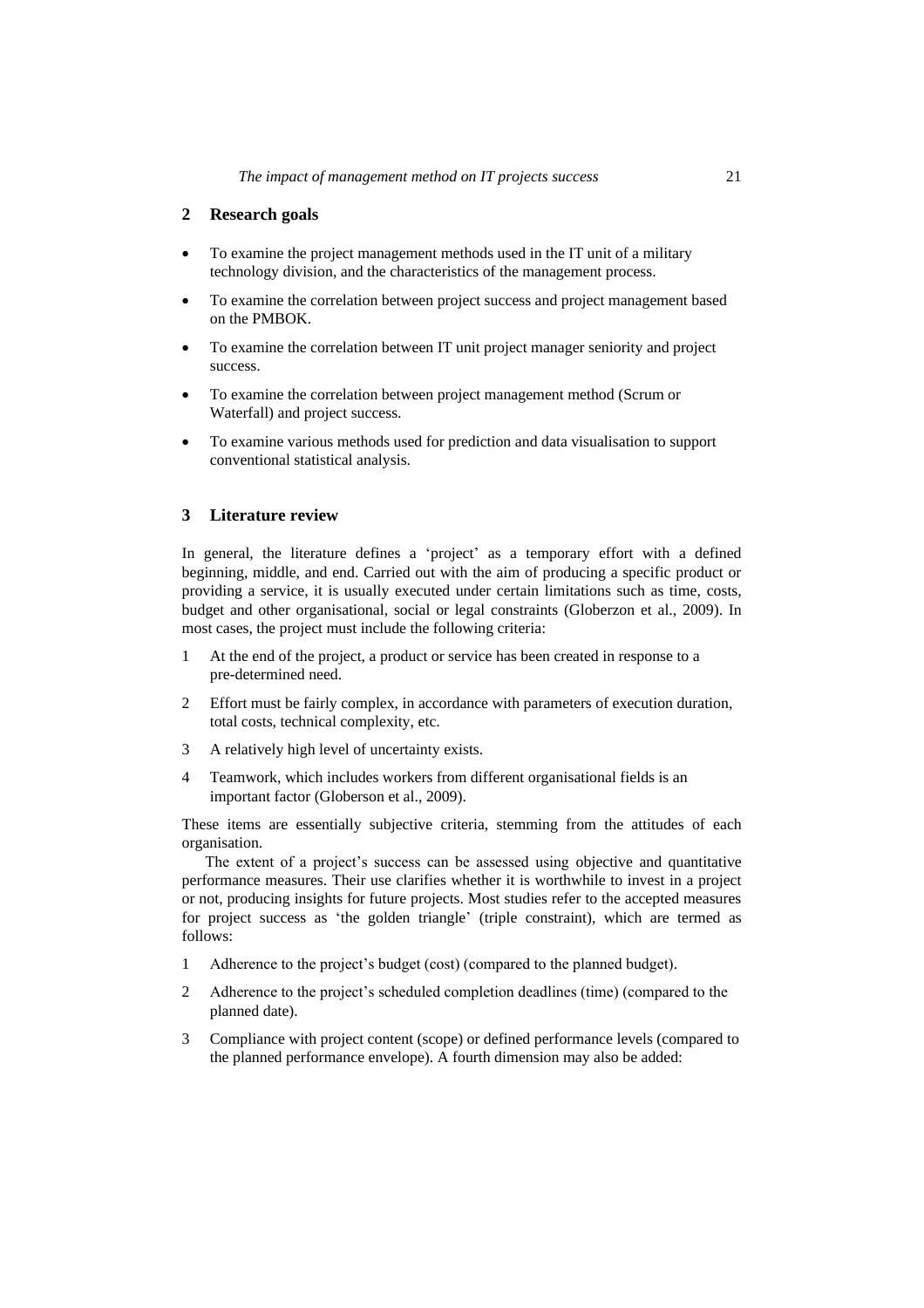### 22 *S. Kordova et al.*

4 Satisfaction of the involved parties with the project's outcome, in particular, that of the client (Globerson et al., 2009).

Van der Westhuizen and Fitzgerald (2005) created a new project success schema, which distributes each of the areas into separate project success measures. In addition, they stressed the overlapping success measures between project management success and project product success such as: system quality, information quality and service quality. However, this schema together with the recognition of the conventional 'triple constraint' or 'golden triangle' project success criteria – of cost, time, and scope – is still incomplete (Atkinson, 1999; PMI, 2016). In other words, as the focus of projects shifts – from product creation to value creation (Winter et al., 2006), it is necessary to expand these criteria to include the full range of value delivered by the project. The 'full range' covers not only project outputs and outcomes, but also project benefits (PMI, 2016). Additionally, the concept of project success is still perceived as more complex than a binary outcome between success and failure. Cases such as the 'Sydney Opera House' and 'the Hubble Telescope' indicate that while a project may be a failure in terms of output efficiency, it may still be considered a success in terms of investment effectiveness (Shenhar and Dvir, 2007). Likewise, a project that delivers the required outputs within its budget, schedule, and quality constraints is not necessarily considered a successful investment if it does not produce the necessary target benefits (PMI, 2016). Furthermore, notions about a project's 'success' and 'failure' may be contestable depending on the context. For example, the cancellation of a project due to changing business conditions may not necessarily indicate a failure (Jenner, 2015).

For successful project completion, both planning and execution must be properly implemented. Improving quality planning processes requires the development of new tools in areas such as communications, as well as organisational training programs designed especially for functional managers. Atkinson (1999) claimed that the golden triangle measures are no longer adequate and that it is necessary to add other measures to ensure project success for the following reasons:

- 1 Insufficient number of measures even if all three conditions are achieved, this may largely occur through approximations and guessing.
- 2 A scenario in which the three measures have been achieved, but the project cannot be considered a success – for instance, the financers are not satisfied, the users are not using the new product or service, and the new product or service has not managed to help make organisation more efficient.
- 3 Post-implementation criteria a group of criteria that is not sufficiently related to the project delivery stage to be taken into account.
- 4 Additional criteria which includes six measures, referred to as the hexagon constraint model: adherence to time, scope, costs, customer satisfaction, quality, and risk level.

From an extensive list of possible project success factors, ten are found in the literature and referred to as 'critical success factors' (CSF) (Pinto and Slevin, 1986). These factors are affiliated with the following issues:

1 *Clear project goals and how to achieve them:* Initial clarity of the project's general goals and guidelines.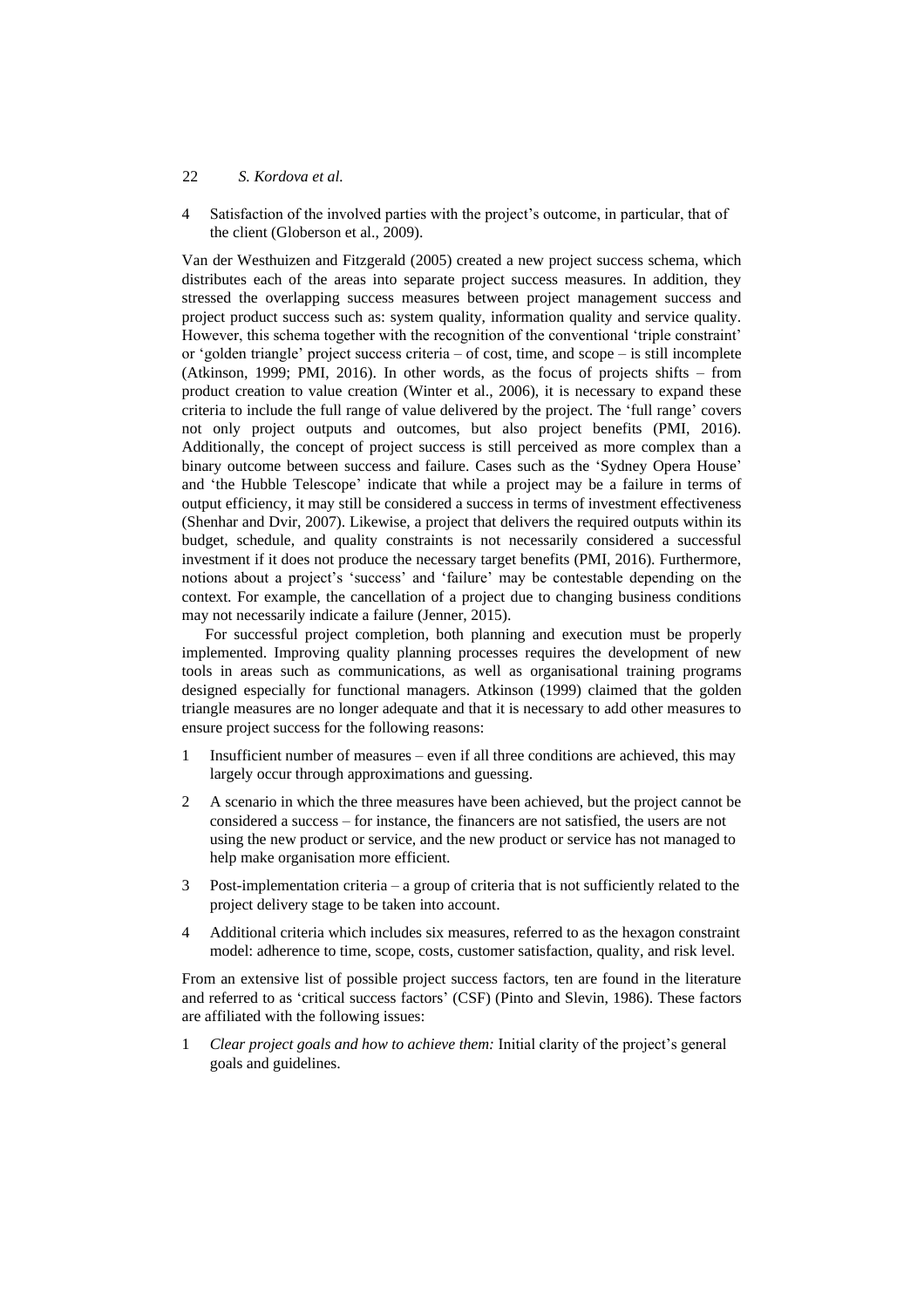- 2 *Support of senior management:* Senior management's willingness to provide the required resources and authorisation or the support necessary for project success.
- 3 *Project schedule or planning:* Accurate detailing of necessary individual operational steps which are required to implement the project.
- 4 *Customer involvement:* Communication, consultation, and active attentiveness to all involved teams of influence.
- 5 *Manpower:* Recruitment, selection, and training of essential manpower needed for the project.
- 6 *Establishing and executing required technological tasks:* Availability of necessary technology and expertise to perform defined technological operational steps.
- 7 *Customer perception of the project:* 'Selling' of the final project to designated end users or customers.
- 8 *Follow-up and feedback:* Providing comprehensive critical information at the right time, at every stage of the implementation process.
- 9 *Communication:* Securing a network and necessary information required by all key entities involved in the project's implementation.
- 10 *Identifying problems and risk management:* Ability to cope with sudden and unplanned crises and unidentified problems.

According to Baccarini and Collins (1999), a project's success is comprised of two separate components:

- a project management success
- b project product success.

The authors differentiate between the two in the following manner: 'Successful project management' focuses on the project management process, especially on project success as it relates to cost, time, and quality. These three measures reflect the project's level of performance efficiency. However, 'project product success' focuses on the effects of the project's final product.

The results of many studies on factors leading to project success show that project manager seniority and/or experience is not an influencing factor. Moreover, prior studies also reveal that a significant positive relationship, characterised by a weak to medium level of intensity, exists between project manager's years of seniority in the organisation and management ability average (Turner and Muller, 2005; Sadeh et al., 2005).

Many studies have explored the reasons for project failure. These studies mainly focused on the reasons or factors that influenced the project's failure. There is no unanimous consensus on the defined parameters responsible for project failure. However, there is a common understanding that it is both necessary and important to study the subject in depth, and to develop the ability to evaluate and minimise such failures. Recent studies indicate three central aspects for evaluating project failure or success:

- 1 The golden triangle measure: Adherence to schedule, budget, and technical targets.
- 2 The subjective evaluation of involved parties: Added value, project efficiency, personal assessment of the project team regarding project success.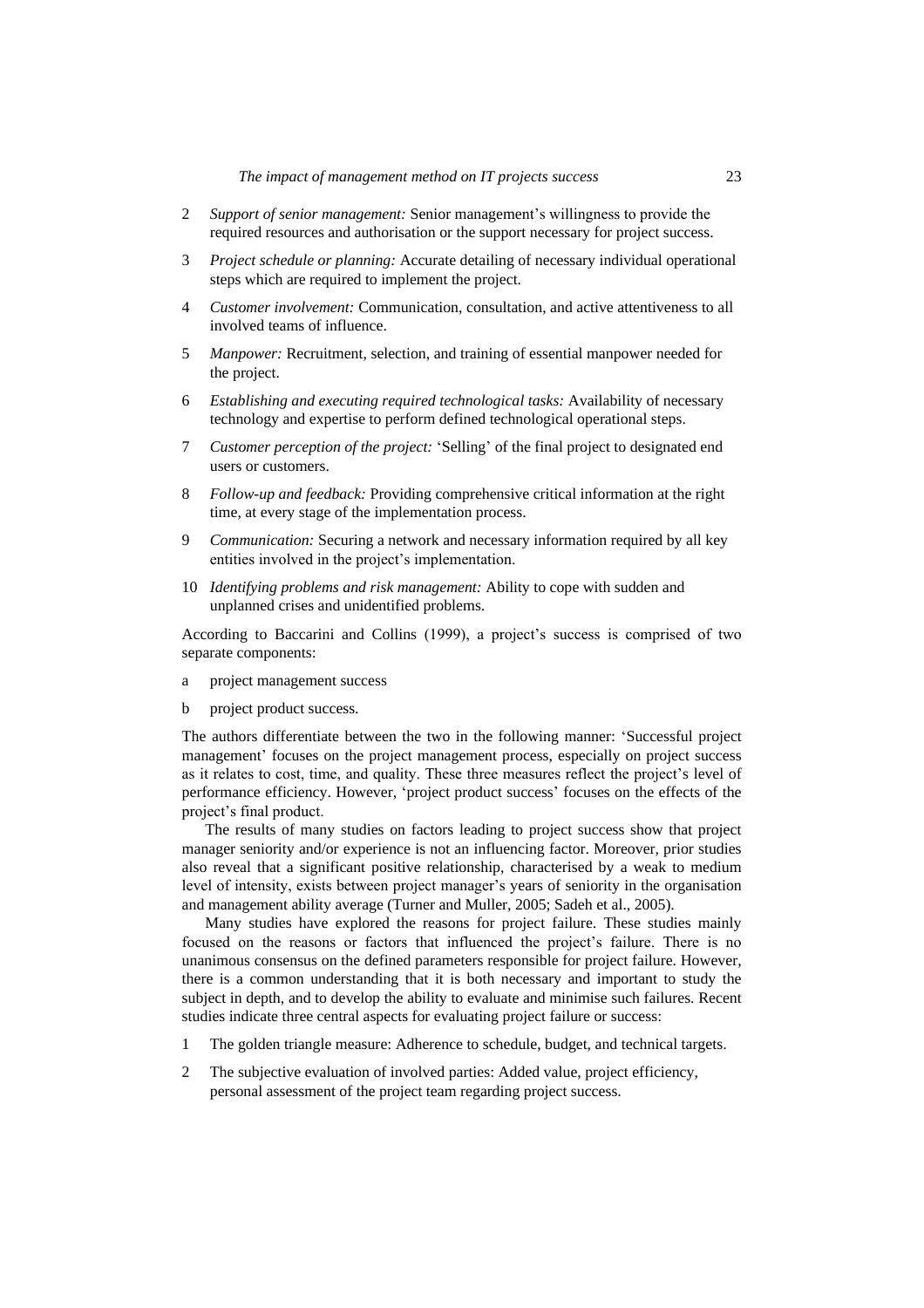### 24 *S. Kordova et al.*

3 Customer satisfaction upon project completion: Estimated solely by the client (Pinto and Mantel, 1990).

A 'failed project' is a project that either fails to comply with one or more of the golden triangle success criteria or is abandoned before completion. In light of the current low project success rate, it is of great importance to analyse the key factors behind these failures. These key factors include: lack of customer involvement, faulty definition of requirements, sudden changes in project specifications and low levels of management support (Globerson et al., 2009). In fact, a marked inter-dependency exists among these factors. Therefore, any analysis of project failure should encompass these groups of factors, with the assumption that the main factor is: 'lack of time'.



**Figure 1** Van der Westhuizen and Fitzgerald model for project success

*Source:* Van der Westhuizen and Fitzgerald (2005).

The current study evaluated the success of IT projects based on two different methodologies: linear methodology and agile methodology in a military unit and examined the linkage between the project success and the project management methods according to the PMBOK.

PMBOK is a thorough guide of project management knowledge, written by the Project Management Institute (PMI), enabling organisations to implement knowledge, expertise, tools and techniques for carrying out projects to meet all organisational demands and targets (Globerson et al., 2009; PMI Standards Committee, 2017). The PMBOK describes the nature of project management processes in terms of integration and inter-relationships as well as the goals they serve. These processes are grouped into five categories:

- 1 initiating
- 2 planning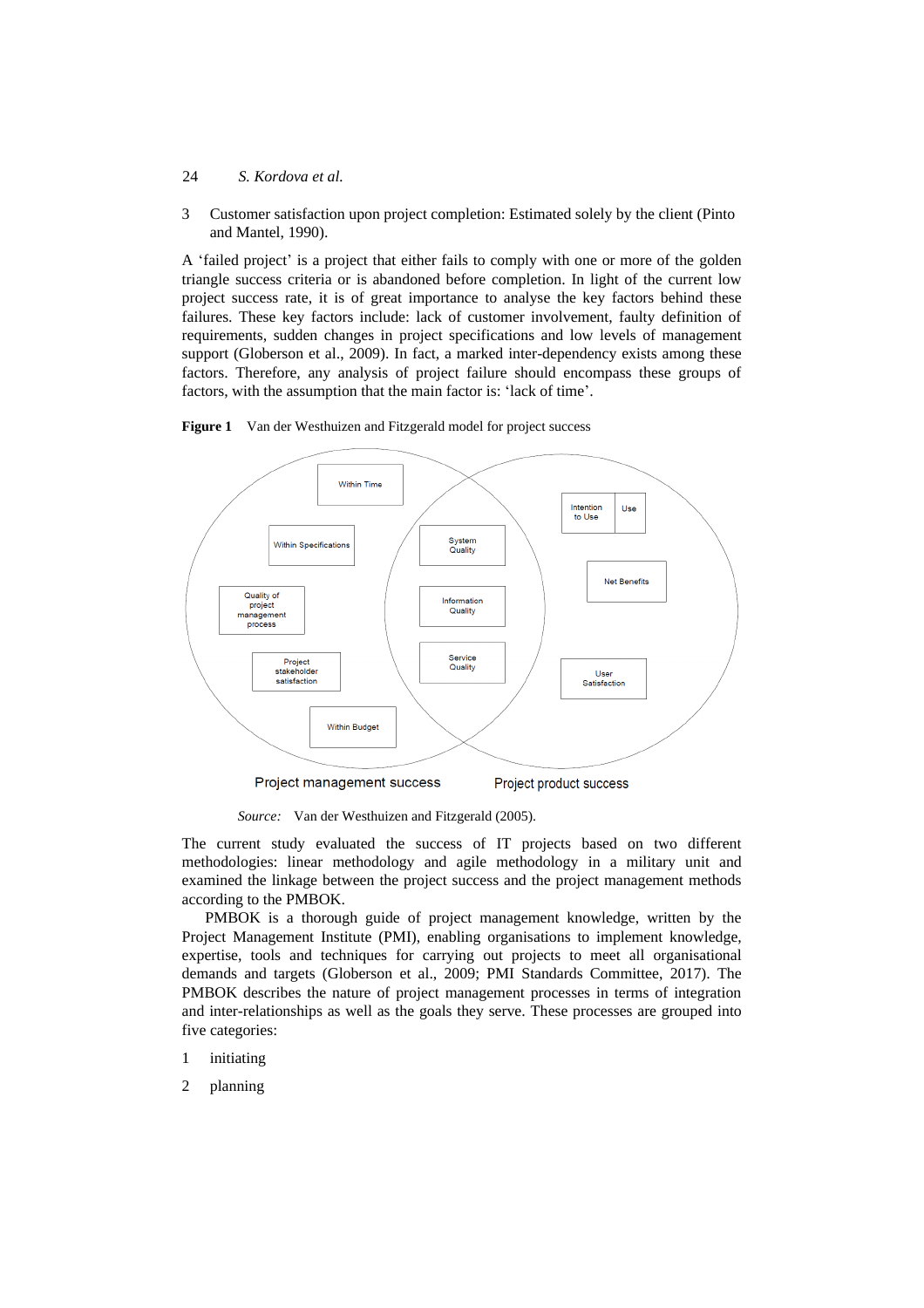- 3 executing
- 4 monitoring and controlling
- 5 closing.

The linear methodology provides the ability to import engineering product quality control to software development processes. In other words, software development processes, just like a product engineering processes, must conform to strict criteria related to efficiency, resiliency, and accuracy. The most distinguished linear type is known as the Waterfall method in which a software development process is conceptualised as a linear and unidirectional process, similar to an engineering product assembly line. The Waterfall method includes the following stages: idea, definition of requirements, basic planning, specified planning, coding and revisions, and testing, in which the management process is supported by large amounts of documentation and tight supervision over the project's progress. The model is, in particular, affiliated with specific stages; each stage ends with a report, documenting the actions that have been carried out. After being validated and authorised by the management staff, the project advances to the next stage, until it has been implemented or completed (Turner and Muller, 2005).

On the contrary, the agile methodology is considered an iterative type, adapted to small teams in which efficiency, agility, and quality are emphasised. The method is receptive to changes in software specifications, and can be conceptualised as game-like, based on goal-oriented cooperation. The agile methodology stresses the need for a proper infrastructure that encourages communication among teams, learning through action and experience, close cooperation with the client, and the importance of flexibility when developing software. The agile model is implemented by the scrum model. In a Scrum project, the development process is executed in iterations ranging from two weeks to one month. The model focuses on self-directed teams that navigate the development process independently (Leffingwell, 2007).

#### **4 Methodology**

#### *4.1 The study stages and tools*

The IT unit affiliated with this organisation is characterised by a hierarchical structure and comprised of 95 individuals. The unit focuses on on-going operational research and development-related tasks. In the current study, the evaluated projects by the authors included two types of managed projects:

- 1 projects that involve developing new systems and new infrastructures
- 2 projects that involve existing systems improvements.

The study was comprised from three stages as described in Figure 2. In Stage 1, a pilot study was used to identify project management success and failure factors. The pilot was conducted by in-depth structured interviews. The interviews were conducted with senior IT project managers and department heads in a military unit. All of the interviewees had a rich background and broad experience in IT advanced systems. The goals of the pilot study were to examine the percentage of successful projects, identify project success measures, and to understand how they are measured. Additional aim was to map the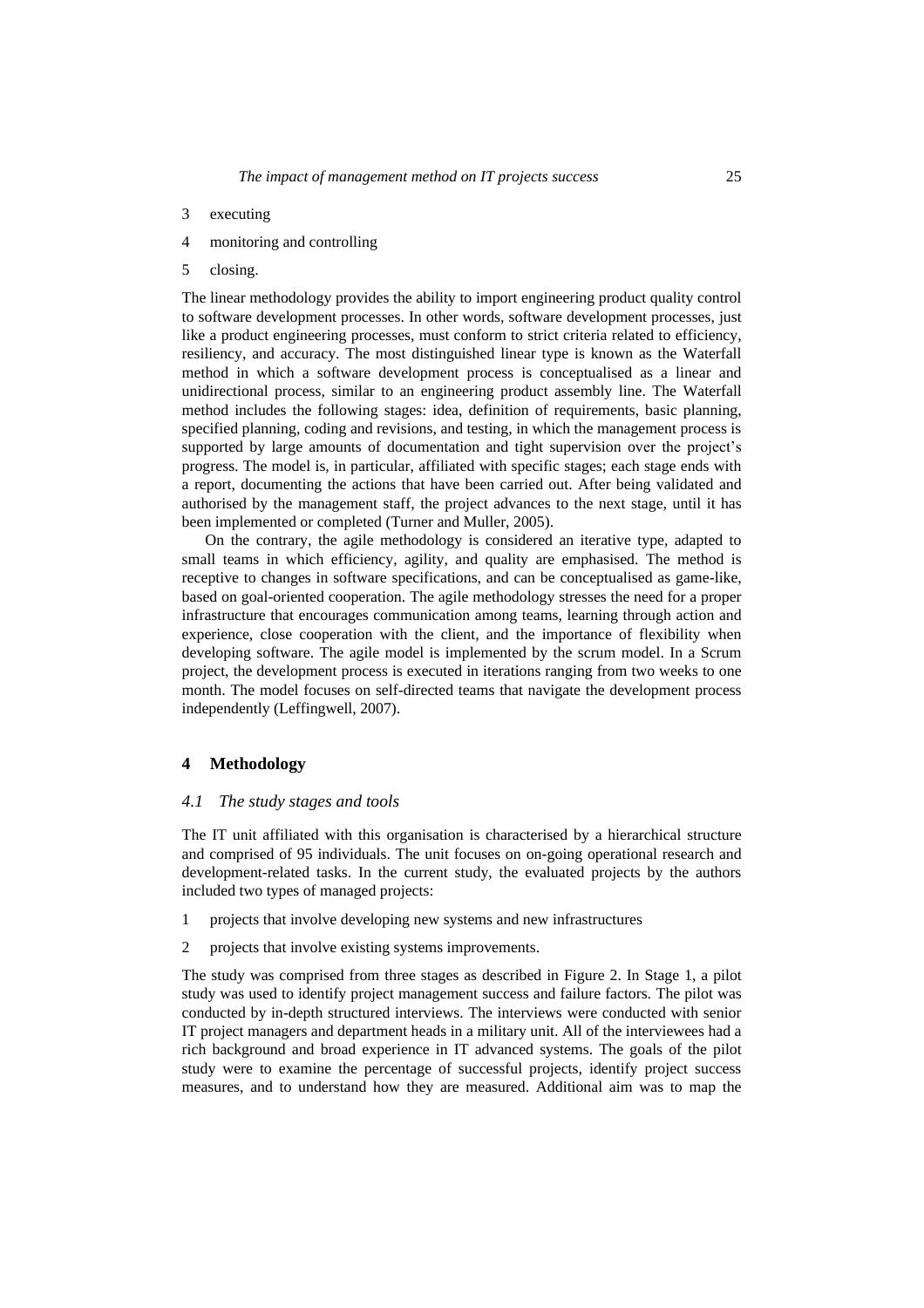factors leading to project failure. The main results of the pilot study are presented in the finding section.





Followed the pilot study, we conducted in Stage 2 (the main study) two types of studies: quantitative (Stage 2.1) and qualitative (Stage 2.2) and, in which we collected data through questionnaires. The validated quantitative questionnaire was built from 30 closed questions on a 5 Likert scale (1 = very low level of agreement,  $5$  = very high level of agreement). 25 questions were used for the analysis of how the knowledge is managed by the managers according to the PMBOK and additional five questions were used to estimate the level of project success according to these guidelines. The qualitative questionnaire was constructed by a semi-structured interview, in which we asked the managers to provide general information about the project and about them. We used both types of questionnaires to collect data on 70 different IT projects. The data was coded into an Excel and SPSS file. Next, we performed two types of analysis on the collected data (Stage 3):

1 On the SPSS file we performed inferred statistics analysis (Stage 3.1).

2 On the Excel file, we performed machine learning analysis (Stage 3.2).

For the machine learning analysis (Mitchell, 1997; Maaten and Hinton, 2008) we used three types of tools: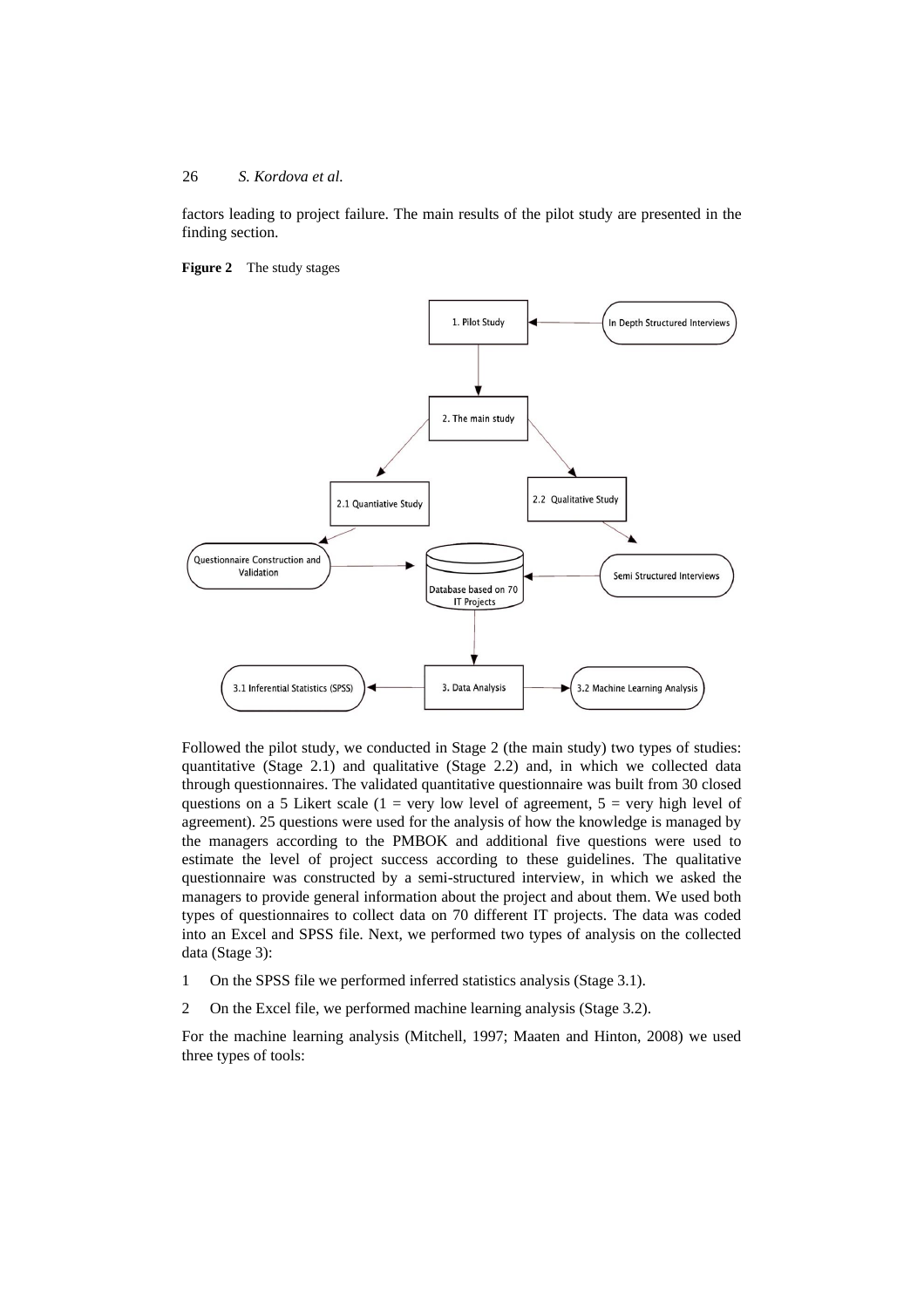- 1 A scatter plot which is also termed as correlation plot to identify correlations between two different quantitative variables. The independent variables were plotted along the horizontal  $(X)$  axis, where the dependent variables were plotted along the vertical (Y) axis. This type of plot, assisted not only in analysing patterns of relationships between different set of continues data variables, but also by showing whether the data pattern is linear (straight) or nonlinear (curved); and whether unusual features such as outliers, clusters and gaps exist in the data sets.
- 2 A Mosaic plot, to examine the relationship among two or more categorical variables by an n-way contingency table.
- 3 A random forest algorithm, which is recognised as a very popular classification algorithm, that in most cases outperform over linear regression.

For the random forest model construction (Hassoun, 1995), we divided the excel data set into two parts: 70% of the records were used as a training set and 30% as a test set. We also performed ten-fold cross-validation to test the accuracy of the obtained model. The analysis with machine learning techniques, assisted in supporting the results obtained by conventional statistics methods.

## *4.2 The study sample*

The study was carried out at an IT branch in a technology division of a military unit. The IT branch routinely carries out 8–10 projects of different types and different degrees of importance at any given time. The study's sample included 107 projects carried out during the years 2014 to 2017 in this IT branch. We examined a sample of 70 out of a total of 107 different projects, according to the following categories: 35 projects managed according to the Waterfall method, and 35 projects managed according to the Scrum method.

### *4.3 Study variables*

Dependent variables: *project success* – this variable includes success measures, as discussed in the literature review, comprising traditional measures (cost, time, and scope); as well as non-traditional ones: satisfaction and quality measures.

Independent variables: *project management according to PMBOK* – this variable includes nine management areas of project execution, in accordance with the PMBOK, comprising: project integration, project scope, schedules and deadlines, costs, quality, human resources, knowledge, information communications, risk, and purchasing management. In addition, we also included additional independent variables: project manager seniority, project management method (Waterfall or Scrum), project size, and the project's importance to the organisation.

### *4.4 Study tools*

The study tool we used included a questionnaire validated by three IT project management experts. Exclusion and inclusion of questions was carried out and the questionnaire's final version was formulated.

The questionnaire was comprised of three parts: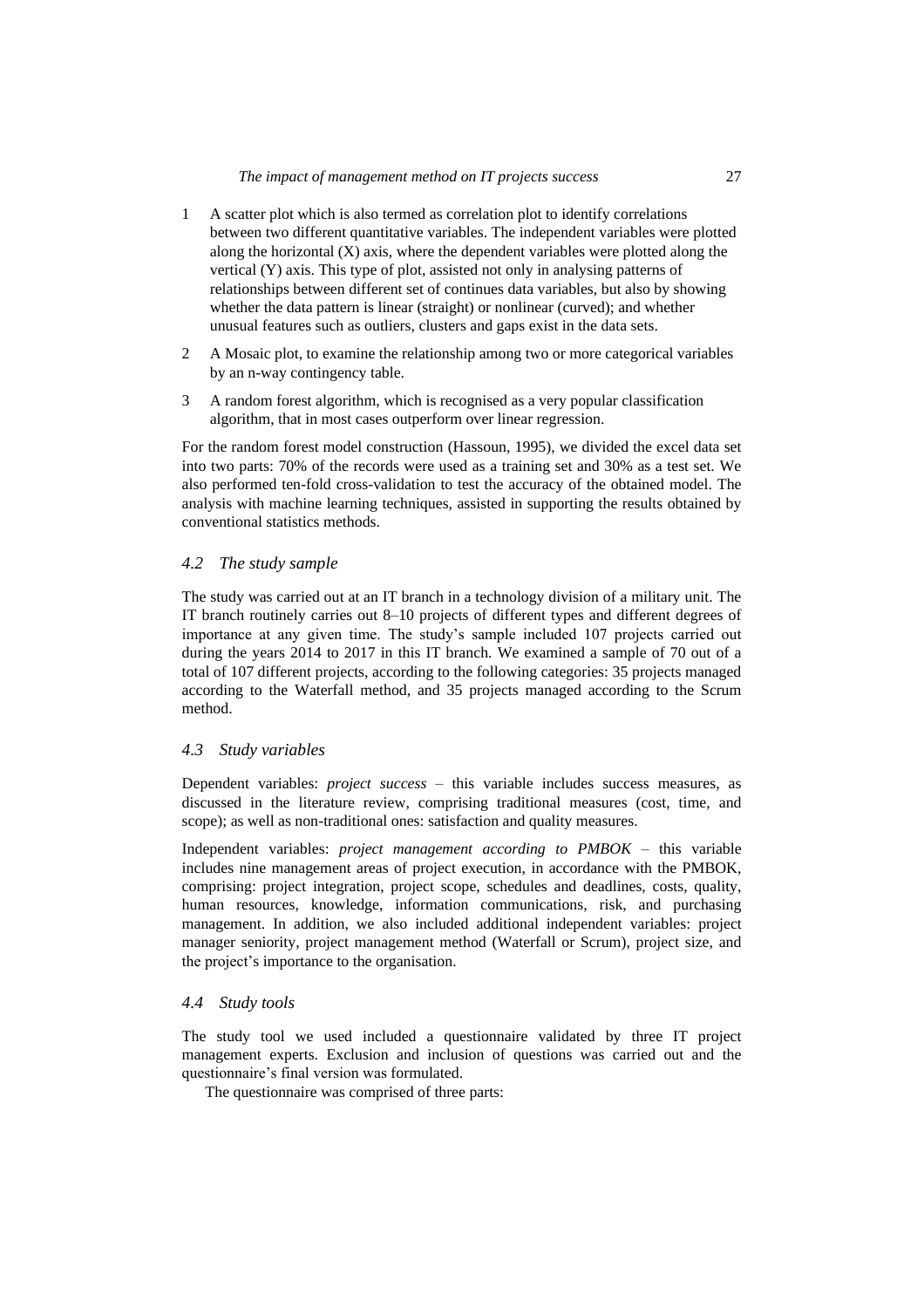- Part 1 Background questions about the project type and the respondents.
- Part 2 25 questions anchored in eight areas of knowledge management; each area represents a specific PMBOK subject.

Part 3 Five questions, aimed at estimating project success.

Parts 2 and 3 of the questionnaire present closed questions; responses were requested to answer them on a Likert scale  $(1 = \text{very low level of agreement}, 5 = \text{very high level of})$ agreement).

#### *4.5 Data analysis*

Inferred statistics and machine learning analysis was conducted on the 70 IT project based database (Figure 2, Stages 3.1 and 3.2). Machine learning has become an important tool for a multitude of scientific disciplines. Any formal machine-learning task could be described as follows.

Given: Formal machine learning task

- a space of possible instances denoted by *X*
- an unknown target function  $f: X \to Y$
- a hypothesis space *L* containing functions  $X \to Y$
- a set of examples  $E = \{ \{ (x, f(x)) \mid x \in X \} \}$
- a loss function loss  $(h, E) \to \mathbb{R}$

The main objective in utilising machine learning is to find a model  $h \in L$  that minimises the loss  $(h, E)$ .

The data is mostly represented by a matrix *X*, where the samples are denoted as

follows [equation (1) – general machine learning data representation]:  
\n
$$
X \in \mathbb{R}^{n \times m} = \begin{bmatrix} x_{1,1} & x_{1,2} & x_{1,3} & \cdots & x_{1,m} \\ x_{2,1} & x_{2,2} & x_{2,3} & \cdots & x_{2,m} \\ x_{3,1} & x_{3,2} & x_{3,3} & \cdots & x_{3,m} \\ \vdots & \vdots & \vdots & \ddots & \vdots \\ x_{n,1} & x_{n,2} & x_{n,3} & \cdots & x_{n,m} \end{bmatrix}
$$
\n(1)

where the targeted labels are stored in a vector denoted as follows [equation  $(2)$  – class attribute (target labels) representation]:

$$
y \in \mathbb{R}^{n \times 1} = \begin{bmatrix} y_1 \\ y_2 \\ y_3 \\ \vdots \\ y_n \end{bmatrix}
$$
 (2)

For the machine-learning process (Breiman, 2001), we used the 'OrangeTM' Tool (https://orange.biolab.si): "An open source machine learning and data visualisation for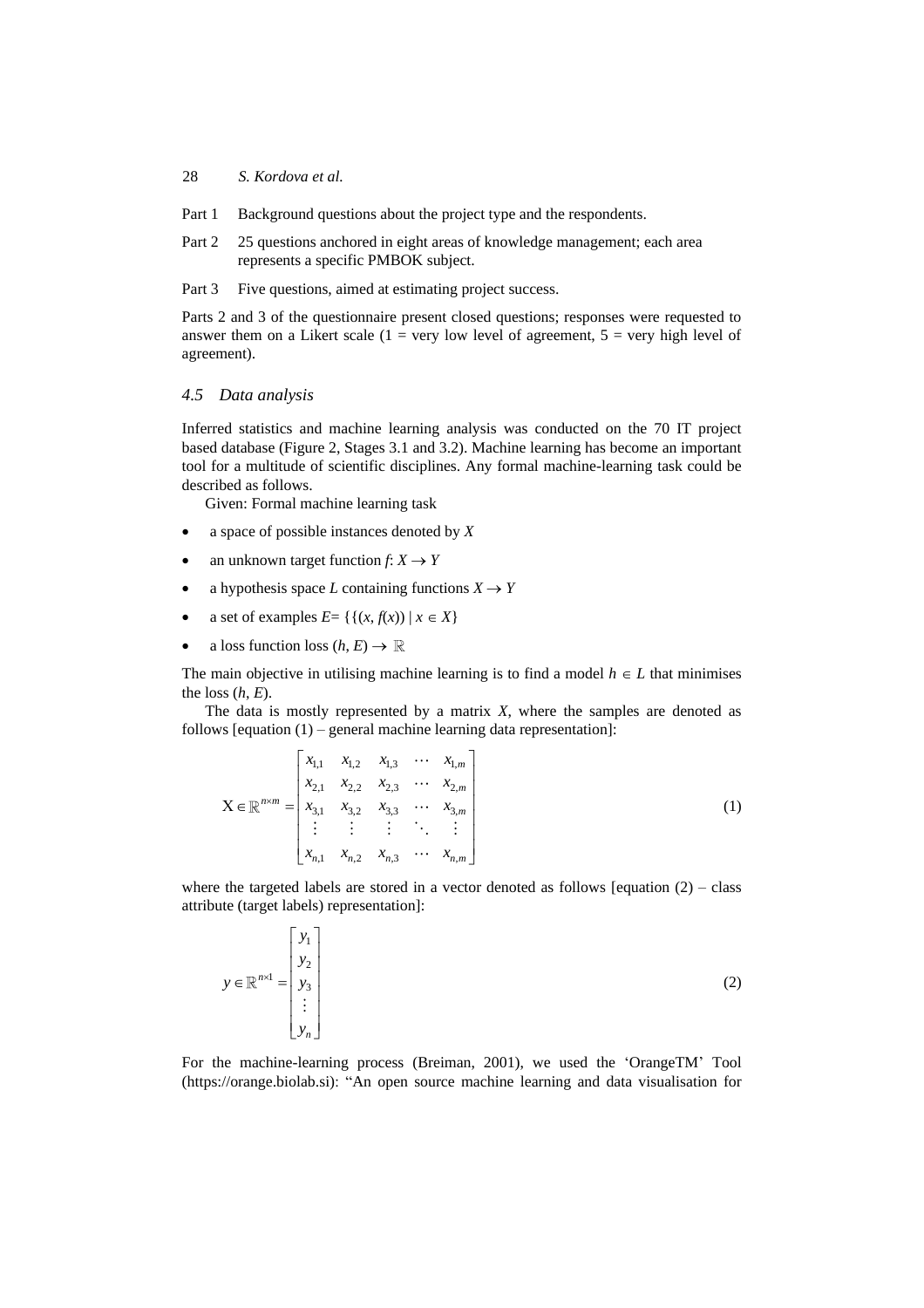novice and experts that includes interactive data analysis workflows with a large toolbox:", as reported by the tool creators.

The construction of the models used for predicting project success or failure was performed according to the following steps:

- 1 We visualised the features and their importance as part of the 'Feature Selection' process (Figure 3).
- 2 We trained a model on 70% of the Data Table records (Training Set).
- 3 We tested the model on the rest 30% of the Data Table records (Testing Set).

The whole process is depicted in Figure 4.

The dependent variable, known as the label, was marked as the 'project outcome': It had two values: project success or project failure. The outcome was evaluated according to the following features (independent variables): type of project management method, project risk, and the nature and quality of the IT project manager's unit. The model tree appears in Figure 7. Based on the process depicted in Figure 4, we also constructed a scatter plot and a Mosaic visualisation display [Figure 5(a)–5(c), Figure 6(a)–6(c)]. We also analysed the data by using the following statistics methods:

- 1 correlation analysis
- 2 multiple regression analysis
- 3 multiple regression with dummy variables.

|                        | # | Jnivar. reg $\blacktriangledown$ | <b>RReliefF</b> |
|------------------------|---|----------------------------------|-----------------|
| N PMBOK                |   | 25.345                           | 0.257           |
| <b>N</b> Risks         |   | 18.239                           | 0.236           |
| N Content              |   | 15.436                           | 0.204           |
| N Quality              |   | 15.322                           | 0.256           |
| N Importance           |   | 13.195                           | 0.305           |
| N Integration          |   | 9.724                            | 0.176           |
| N Project Type         |   | 9.677                            | 0.307           |
| N Time                 |   | 7.295                            | 0.231           |
| N Yar of project       |   | 4.521                            | 0.200           |
| <b>N</b> Methodology   |   | 3.956                            | 0.317           |
| N Communication        |   | 3.729                            | 0.235           |
| N Age                  |   | 2.048                            | 0.225           |
| N Project Seniority    |   | 1.917                            | 0.282           |
| N Project Manager      |   | 1.071<br>۰                       | 0.224           |
| N Seniority            |   | 0.727                            | 0.212           |
| N Project Manager Role |   | 0.659                            | 0.246           |
| N Project Area         |   | 0.591                            | 0.301           |
| N <sub>HR</sub>        |   | 0.181<br>٠                       | 0.154           |

**Figure 3** Features values as part of the 'Feature Selection Process' (see online version for colours)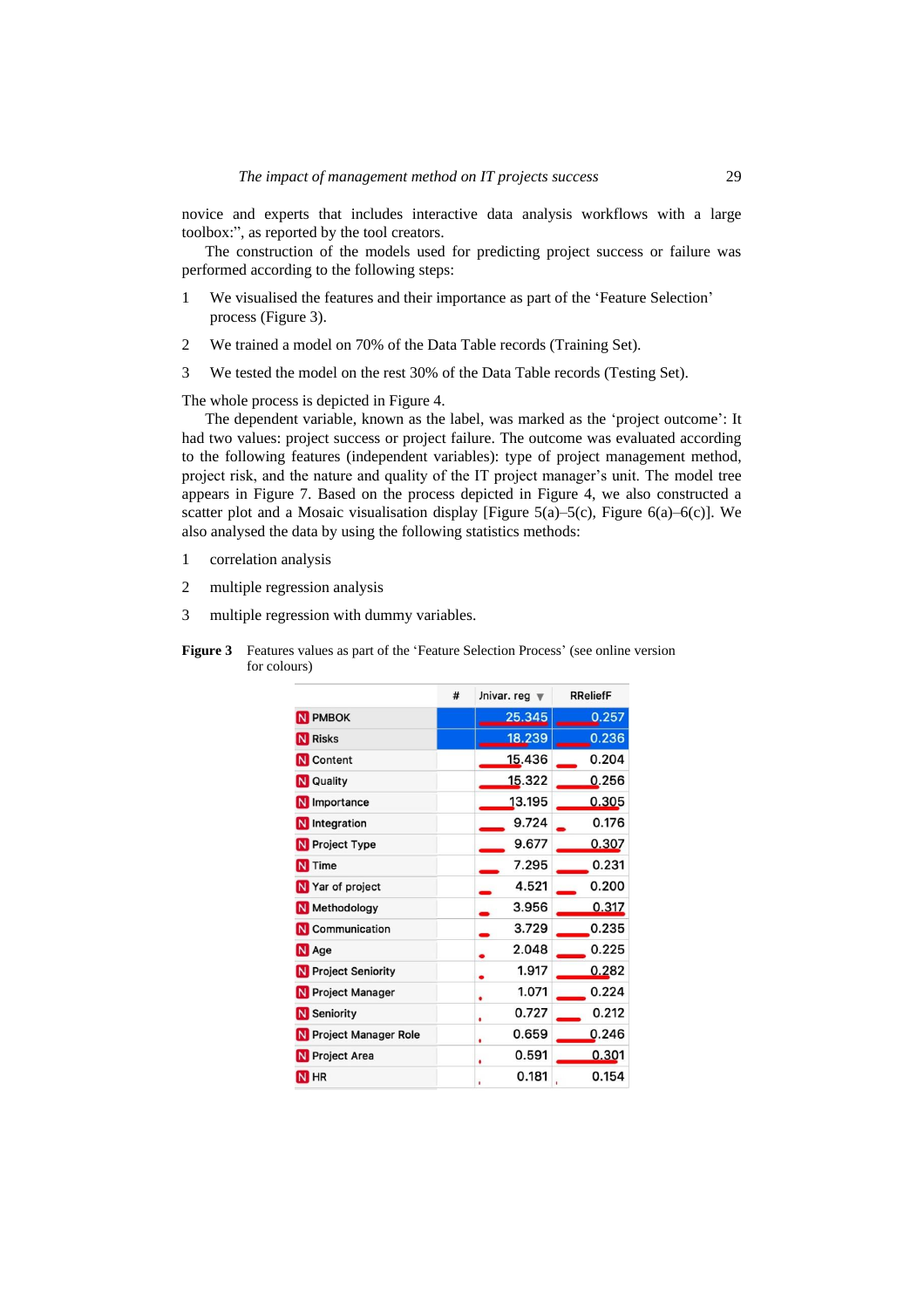**Figure 4** The model used to classify project success according to the random forest decision tree algorithm (see online version for colours)



#### **5 Results**

#### *5.1 The pilot study findings*

The interviewees described the way project success was measured: With the completion of each cycle (sprint), a discussion takes place together with the customer's participation; the project is reviewed in relation to the project plan. One month after the project's completion, a similar discussion takes place, wherein quality data is presented, along with any gaps that appeared over the course of the month (since project completion). This discussion represents the project's real completion and final conclusion.

*Transparency measures:* Project success measures (demands, schedules, deadlines, etc.) are transparent to all project participants, hence once a week, a project status report meeting is held between the unit head and all project managers. All of the projects currently being executed are reviewed (goals, status, progress).

The discussion between the participants takes place on the macro level. Its goal is not to focus on any one project, but rather to share information about the status of the projects currently in progress.

*The reported project success percentage:* We found that the project success rate was 75% (the interviewee average).

According to the unit head, there was a higher chance of success in relation to projects that take place within a single department, and a lower chance of success regarding projects that take place in multiple departments, as these projects demand higher levels of synchronisation among the involved parties.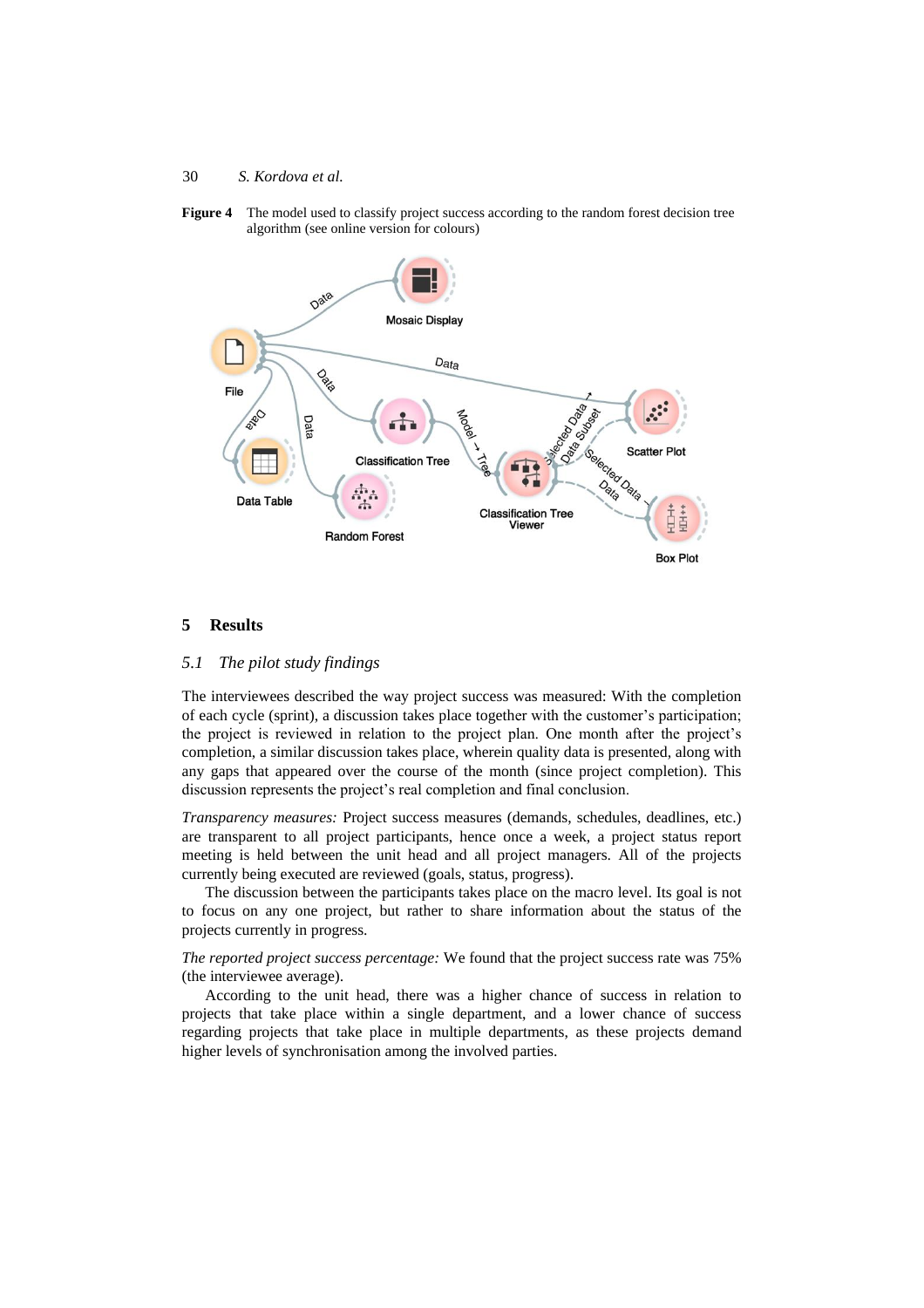*Factors that improve project success:* Harnessing of the involved parties (especially for multiple-departmental projects); assigning a project manager (whose only role is to manage the project); customer professionalism in understanding the project's demands (technology professionals may know more than the customer); good customer relations, clarity about the project's relevancy and need (the project must be meaningful and of value to the organisation and or customers, with some projects becoming irrelevant after a short period of time); and quality assurance (often due to time constraints and tasks which not executed properly).

According to the interviewees, project success measures included: meeting demands, meeting time schedules and deadlines (even at the cost of lowering standards). Results show no increase in resources or damage to other projects, meeting the required quality levels (quality assurance includes all activities to produce a product at the required quality level based on availability, number of problems, etc.), as well as customer satisfaction. Answers related to defining project success measures clearly reflected the golden triangle and the constraint hexagon, currently accepted as defining project success. The branch head explained that each measure has a different weight, depending on the project type. For example, for an operational project, more weight would be assigned to the quality measure. That is, the main aspect examined as a success measure would be the number of problems or availability of the service for a defined time period upon project completion.

*A positive relationship:* Was found between project management methods according to the PMBOK measures and project success measures. In other words, the more a project is managed according to the PMBOK, the more the company's project success measures increase. The rationale behind this hypothesis is that the more a project is managed according to organised processes, the higher the chances that it will consider as succeed. This hypothesis is in line with the professional literature as well as the PMBOK. The importance of the PMBOK variable in predicting project success was also found during the feature selection process (RReliefF score  $= 0.257$ ); the PMBOK was also found to be the most influential variable in the decision tree predictions.

Three significant differences were found:

- 1 Between project size and project success average. The rationale behind this hypothesis is that the larger a project is, the more supervision and management are required during its execution. As a result, there is a higher chance of project success. This hypothesis was supported by the interviews conducted as part of the pilot study.
- 2 Between project importance level and project success average. This hypothesis was supported by the interviews conducted as part of the pilot study, according to which the higher a project's importance, the higher the need is to complete it successfully even if this influences the success of a less important project.
- 3 Between projects managed according to the Waterfall method and those that were managed according to the Scrum method (the Scrum method was found to be more successful). The rationale behind this hypothesis is that the Scrum method is more suitable for software projects, in light of its advantage: Flexibility. This hypothesis is based on the literature review, according to which the Scrum methodologies are considered more suitable for projects characterised by a lack of clarity regarding requirements in the initial project stage, and those that have a high potential for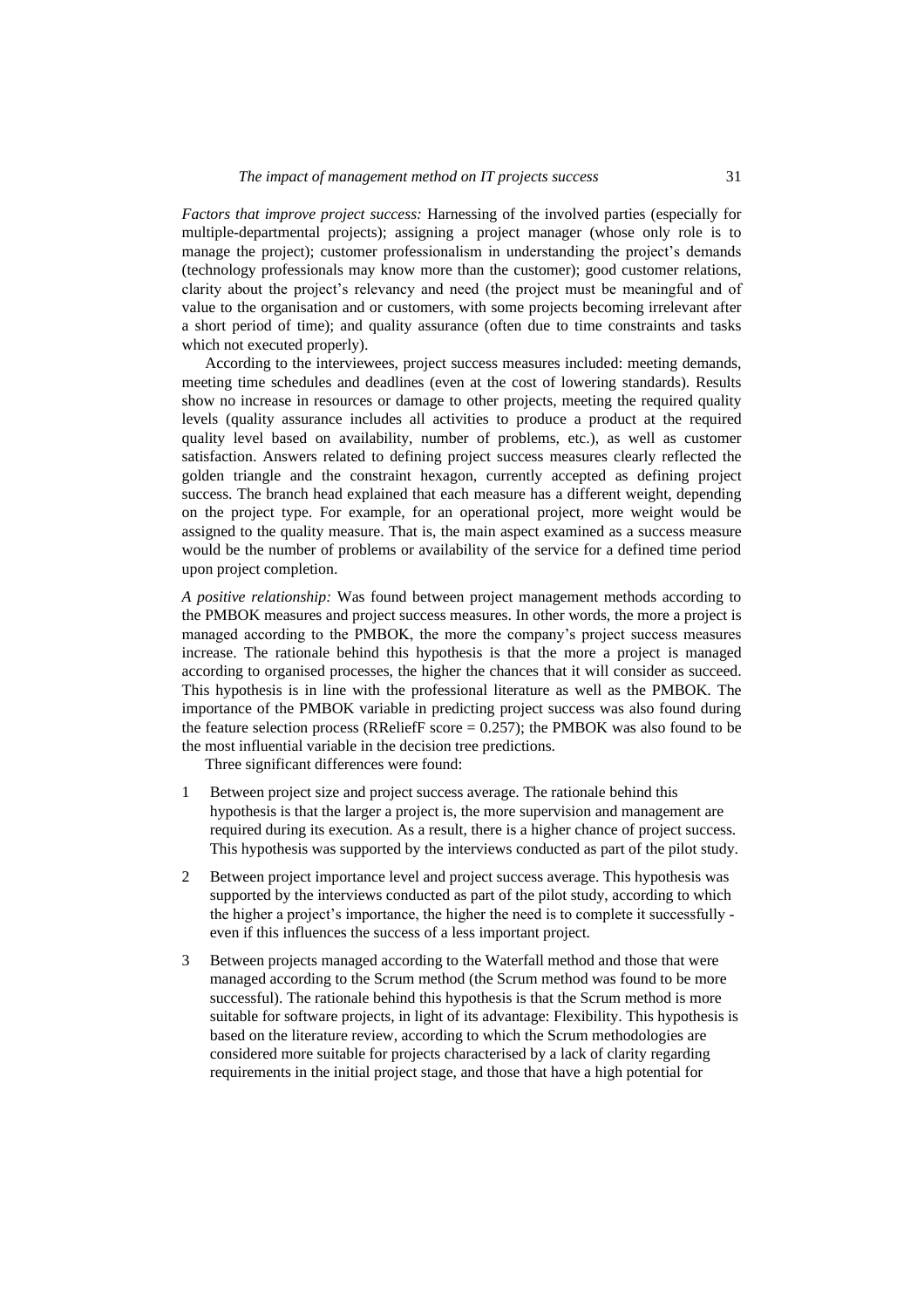### 32 *S. Kordova et al.*

changes during execution. Projects such as these are common in the routine work of the IT branch.

## *5.2 The finding of the main study*

The main findings resulting from the questionnaire are as follows:

# *5.2.1 Projects distribution*

*Projects distribution according to size:* Project size is determined by project length and the human resources required for its execution, according to the following categorisation:

- 1 Large over four months
- 2 Medium up to four months
- 3 Small up to two months.

A total of 24% of the projects were found as large-sized; 27% of the projects were found as small-sized; and 49% of the projects were found as medium-sized.

*Projects distribution according to importance:* In the branch, a project's importance is determined by the following three hierarchies:

- 1 Imperative planned within the military unit's work plan framework.
- 2 High planned within the division's work plan framework or a new, unplanned operational project.
- 3 Medium project authorised at the branch head level.

A total of 24% of the projects were found as of imperative-importance; 33% of the projects were found as of medium-importance; and 43% of the projects were found as of high- importance.

# *5.2.2 Correlative analysis – examining the correlation between the PMBOK average and project success average*

The PMBOK management average was determined by calculating the cumulative average of the results of items 1–25 in the questionnaire, which represent the PMBOK's eight knowledge areas. The project success average is as defined by items 26–30 in the questionnaire.

The study findings show a positive significant correlation between the project management average according to the PMBOK (the PMBOK average) and the project success average ( $R = 0.521$ , Sig = 0.000).

# *5.2.3 Simple linear regression examining whether the project success average can be predicted from the PMBOK average*

According to the regression findings, it appears that the PMBOK average is a significant predictor to the project success average (Beta =  $0.521$ , p =  $0.000$ ). Over-whole, a total of .27.2% of project success average variance can be explained by the PMBOK average.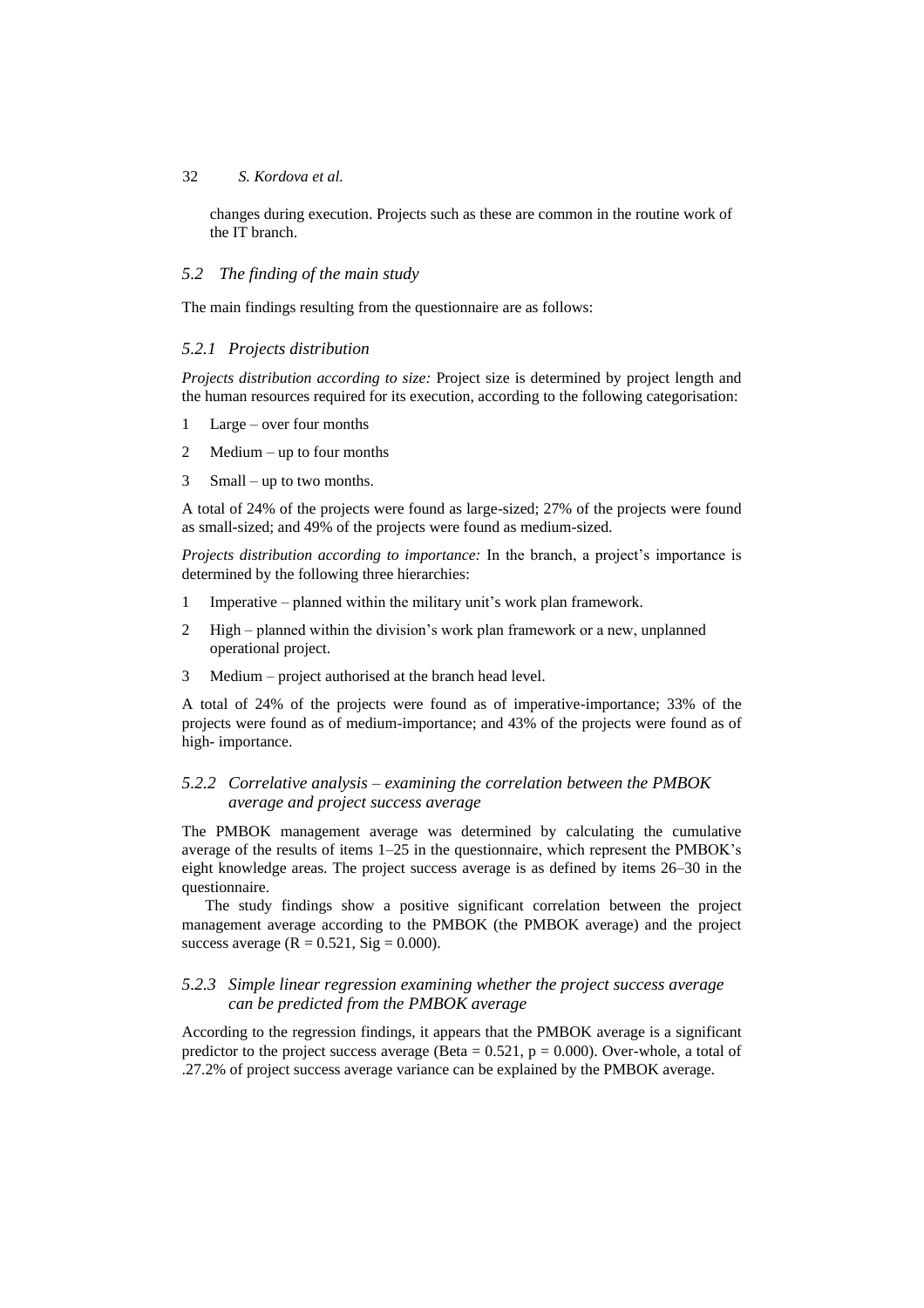|                                             |            |                                                                                                                         | Variables entered/removed <sup>a</sup> |                              |                  |                   |  |
|---------------------------------------------|------------|-------------------------------------------------------------------------------------------------------------------------|----------------------------------------|------------------------------|------------------|-------------------|--|
| Model                                       |            | Variables entered                                                                                                       |                                        | Variables removed            |                  | Method            |  |
| 1                                           |            | PMBOK averageb                                                                                                          |                                        |                              |                  | Enter             |  |
|                                             |            | Notes: <sup>a</sup> Dependent variable: project success average.<br><sup>b</sup> All requested variables entered.       |                                        |                              |                  |                   |  |
|                                             |            |                                                                                                                         | Model summary                          |                              |                  |                   |  |
| Model<br>R<br>R square<br>Adjusted R square |            |                                                                                                                         | Std. error of the estimate             |                              |                  |                   |  |
|                                             | .521a      | .272                                                                                                                    | .261                                   |                              | .3350            |                   |  |
|                                             |            | Note: <sup>a</sup> Predictors: (constant), PMBOK average.                                                               |                                        |                              |                  |                   |  |
|                                             |            |                                                                                                                         | ANOVA <sup>a</sup>                     |                              |                  |                   |  |
| Model                                       |            | Sum of squares                                                                                                          | df                                     | Mean square                  | F                | Sig.              |  |
| 1                                           | Regression | 2.845                                                                                                                   | 1                                      | 2.845                        | 25.345           | .000 <sub>b</sub> |  |
|                                             | Residual   | 7.634                                                                                                                   | 68                                     | .112                         |                  |                   |  |
|                                             | Total      | 10.479                                                                                                                  | 69                                     |                              |                  |                   |  |
|                                             |            | Notes: <sup>a</sup> Dependent variable: project success average.<br><sup>b</sup> Predictors: (constant), PMBOK average. |                                        |                              |                  |                   |  |
|                                             |            |                                                                                                                         | Coefficients <sup>a</sup>              |                              |                  |                   |  |
| Model                                       |            |                                                                                                                         | <b>Unstandardised</b><br>coefficients  | Standardised<br>coefficients | $\boldsymbol{t}$ | Sig.              |  |
|                                             |            | B                                                                                                                       | Std. error                             | <b>Beta</b>                  |                  |                   |  |

#### **Table 1** Linear regression

Note: <sup>a</sup>Dependent variable: project success average.

## *5.2.4 One-way ANOVA test – to examine the difference in project success average among projects of different sizes*

A significant difference in the project success average was found among projects of different sizes,  $F(2, 67) = 4.969$ , sig = 0.010.

1 (Constant) .861 .630 1.368 .176 PMBOK average .787 .156 .521 5.034 .000

In Post Hoc tests (Tukey), a significant difference was found between small and large projects (sig  $= 0.009$ ). According to LSD, a significant difference exists between small and medium-sized projects (sig  $= 0.025$ ) and between small and large-sized projects  $(sig = 0.003)$ .

Table 2 One–way ANOVA for projects of different sizes

|                      | Sum of squares | Df | Mean square |       | Sig. |
|----------------------|----------------|----|-------------|-------|------|
| Between groups       | 1.353          |    | .677        | 4.969 | .010 |
| Within groups        | 9.125          | 67 | .136        |       |      |
| Total                | 10.479         | 69 |             |       |      |
| Multiple comparisons |                |    |             |       |      |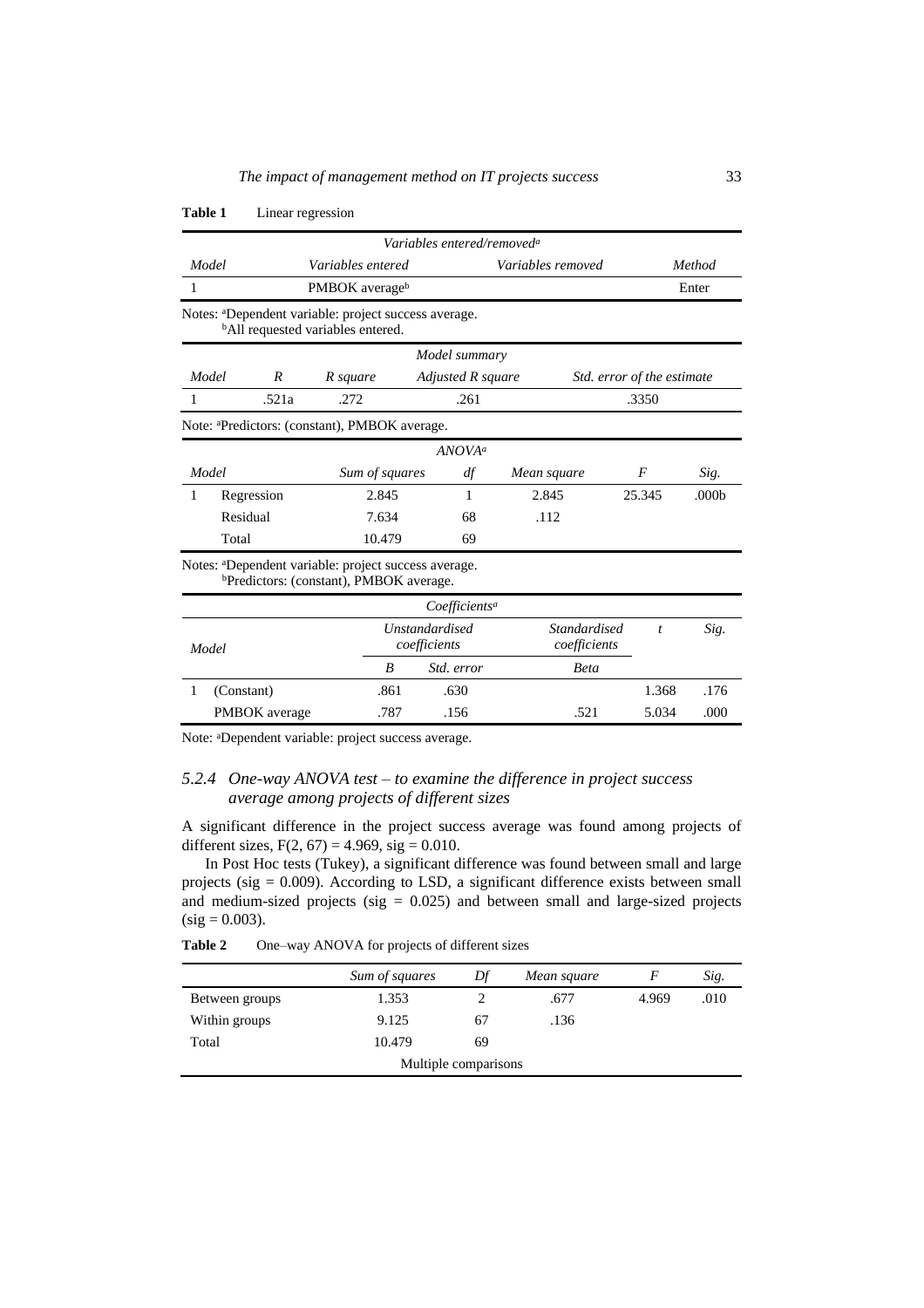According to a Bonferroni test, a significant difference exists between small and largesized projects (sig  $= 0.009$ ). A correlative analysis was also carried out to examine the correlation between the PMBOK average and the project success average for all project sizes. A strong positive correlation was found between both variables for all project sizes (small, medium, large).

# *5.2.5 One-way ANOVA test – to examine the difference in project success average among projects of varying importance levels (imperative importance, high importance and medium-level importance)*

A significant difference in project success average was found among projects with different levels of importance,  $(F(2, 67) = 6.592, sig = 0.002)$ .

According to a Tukey test, a difference exists between projects with imperative importance levels and projects of medium-level importance ( $sig = 0.002$ ).

According to LSD, differences exist between projects with imperative importance levels and projects with high importance levels ( $sig = 0.029$ ) and between projects with imperative importance levels and projects of medium-level importance ( $sig = 0.001$ ).

According to a Bonferroni test, a difference exists between projects with imperative importance levels and projects of medium-level importance ( $sig = 0.002$ ).

In addition, it is possible to see that the higher the project's importance level is, the higher its PMBOK average will be; therefore, the project success average increases.

# *5.2.6 Examining the correlation between project manager seniority and project success average*

The study findings did not show a correlation between project manager seniority and project success average  $(R = 0.318, sig = 0.248)$ .

# *5.2.7 Independent sample T-test to examine project success average differences among projects managed according to different methods (Scrum/Waterfall)*

We found a significant difference in the project success average was found among projects managed according to different methods (t =  $-1.989$ , sig = 0.051), where 1 represents a project managed according to the Waterfall method and 2 represents a project managed according to the Scrum method.

# *5.2.8 Linear multiple regression analysis*

According to the questionnaire's results, several clusters were defined comprising project management according to the PMBOK measure. Each cluster was comprised with a number of questions presenting the relevant measure in a quantitative manner.

The questionnaire clusters included the following: integration management, content or capacity management, time management, quality management, human resources management, communication management, risk management, and purchasing management.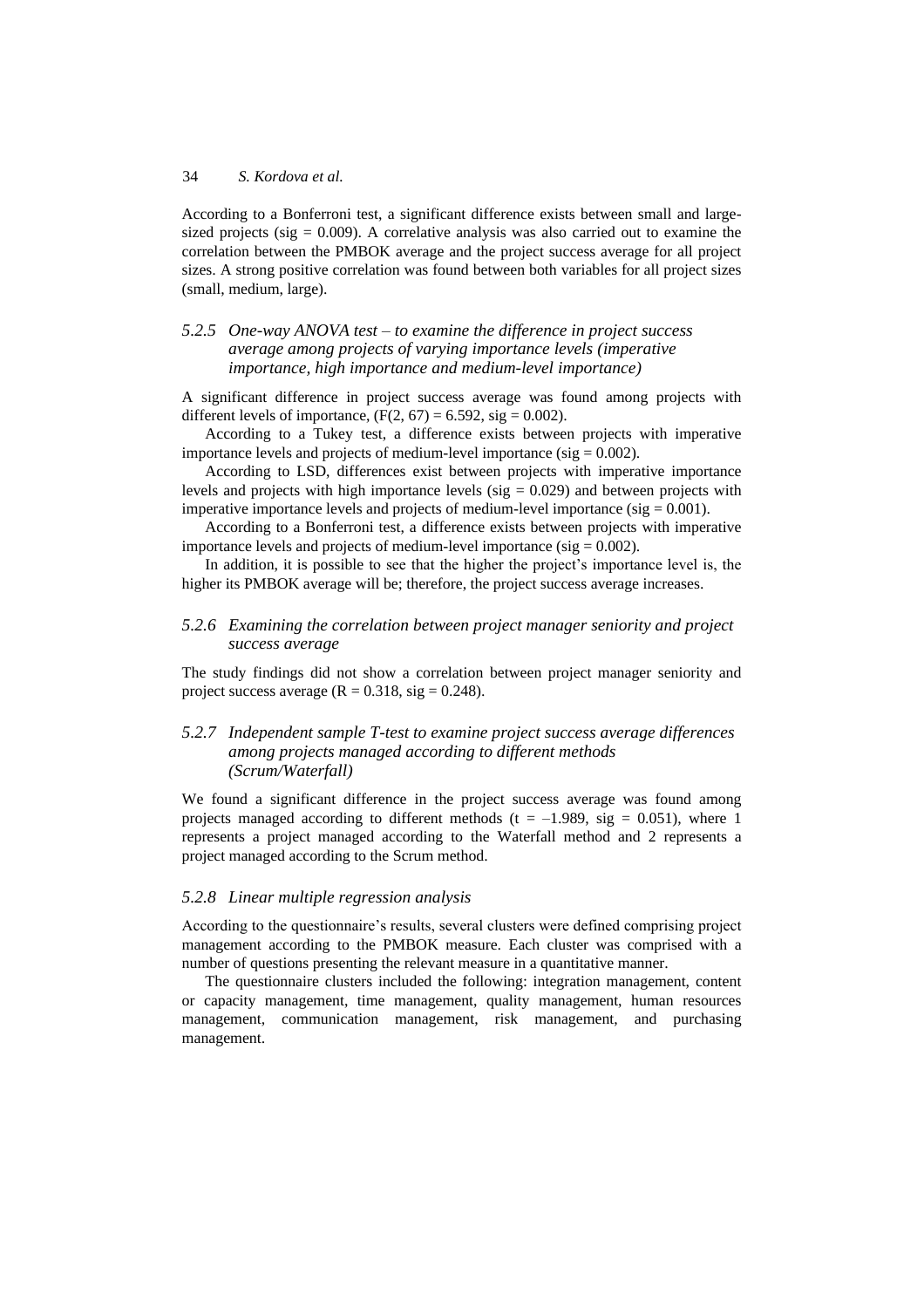| Model summary |                                                                                                                                                                                                                                                                     |                |                   |             |                            |                   |  |  |  |
|---------------|---------------------------------------------------------------------------------------------------------------------------------------------------------------------------------------------------------------------------------------------------------------------|----------------|-------------------|-------------|----------------------------|-------------------|--|--|--|
| Model         | R                                                                                                                                                                                                                                                                   | R square       | Adjusted R square |             | Std. error of the estimate |                   |  |  |  |
|               | .579a                                                                                                                                                                                                                                                               | .336           | .261              |             | .3351                      |                   |  |  |  |
|               | Notes: <sup>a</sup> Predictors: (constant), integration management, content/capacity management,<br>time management, quality management, human resources management,<br>communication management, risk management, and purchasing management.<br>ANOVA <sup>a</sup> |                |                   |             |                            |                   |  |  |  |
| Model         |                                                                                                                                                                                                                                                                     | Sum of squares | df                | Mean Square | F                          | Sig.              |  |  |  |
|               | Regression                                                                                                                                                                                                                                                          | 3.518          | 7                 | .503        | 4.476                      | .000 <sub>b</sub> |  |  |  |
|               | Residual                                                                                                                                                                                                                                                            | 6.961          | 62                | .112        |                            |                   |  |  |  |
|               | Total                                                                                                                                                                                                                                                               | 10.479         | 69                |             |                            |                   |  |  |  |

**Table 3** Linear multiple regression analysis

Notes: <sup>a</sup>Dependent variable: project success average.

<sup>b</sup>Predictors: (constant) integration management, content/capacity management, time management, quality management, human resources management, communication management, risk management, and purchasing management.

According to the results of the ENTER method for multiple regression analysis, it was found that, at a 10% significance level, there are four main areas of knowledge that predict project success: integration (sig =  $0.067$ ), content/capacity (sig = 0.063), quality  $(sig = 0.074)$ , and communication  $(sig = 0.055)$ .

A positive correlation of  $R = 0.579$  was obtained, with an explained variance of 33.6%.

#### *5.2.9 Multiple regression with dummy variables*

The following independent variables were defined: The PMBOK, project manager seniority, project importance, project size, and project management methodology.

The dependent variable was: project success average.

In contrast to all of the independent variables, the PMBOK average is not considered a background variable; therefore, two tests were performed: Test 1 did not include the PMBOK variable; Test 2 included the PMBOK variable.

According to the results of Test 1 using the Stepwise method for multiple regression with dummy variables, a positive correlation of  $R = 0.515$  was obtained; the explained variance was 26.6%.

It was found that project management methodology (sig = 0.000,  $β = 0.319$ ) was the most important variable, followed by the project importance variable (imperative importance and high-level importance) (sig =  $0.000$ ,  $\beta$  = 0.313), and finally, the project size variable (medium-sized) (sig =  $0.019$ ,  $\beta$  =  $-0.245$ ).

According to the results of Test 2, which included the PMBOK variable using the Stepwise method for the multiple regression analysis with dummy variables, a positive correlation of  $R = 0.655$  was found; the explained variance was 43%.

The results showed that the most important variable was the PMBOK average (sig = 0.000,  $\beta$  = 0.572), followed by project management methodology (sig = 0.000,  $\beta$  = 0.424), and finally project size (small/medium-sized) (sig =  $0.019$ ,  $\beta$  =  $-0.229$ ).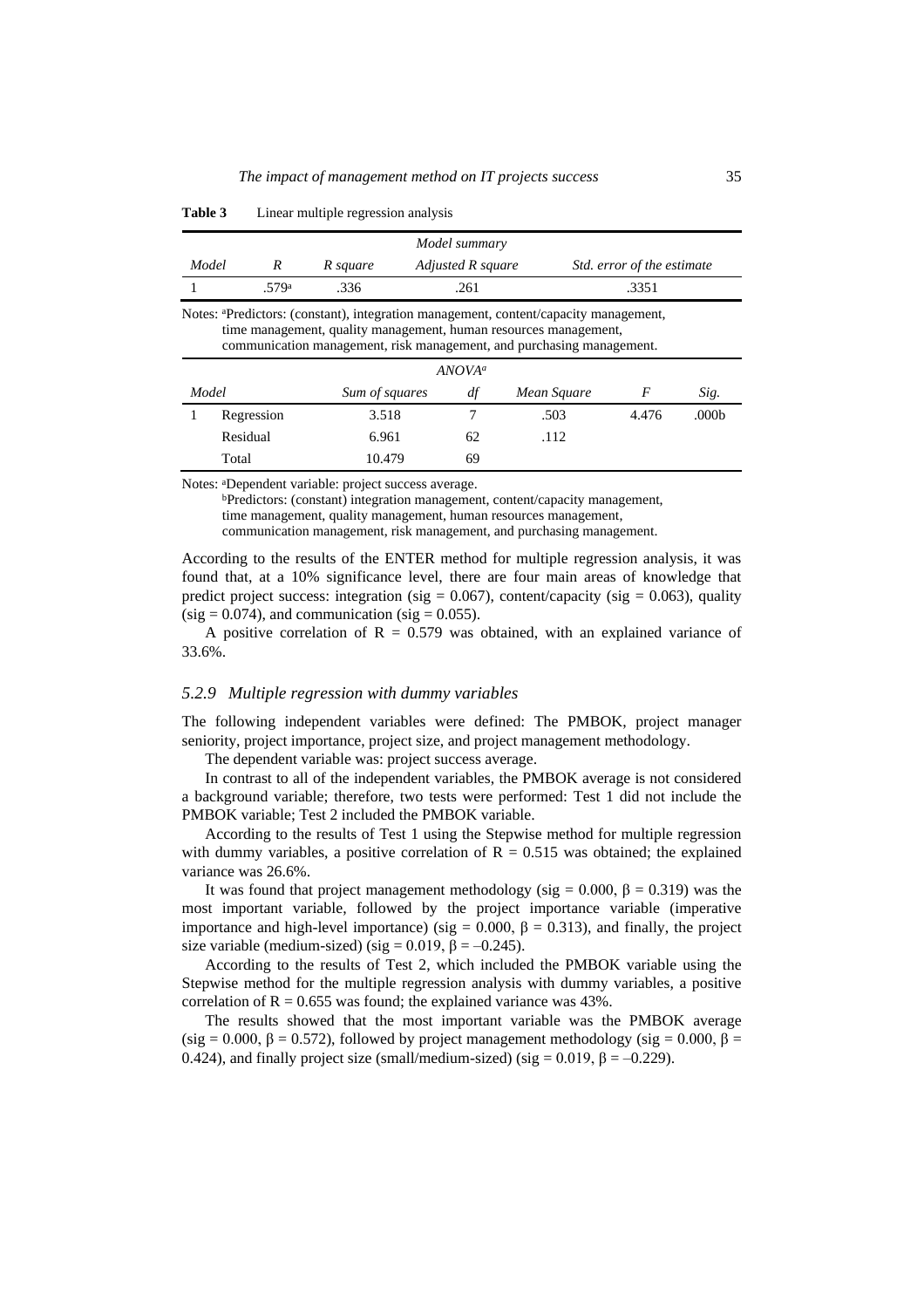Figure 5 Mosaic display of, (a) risks vs. the success rate affiliated with projects (b) seniority vs. the success rate affiliated with projects (c) methodology vs. the success rate affiliated with projects (see online version for colours)

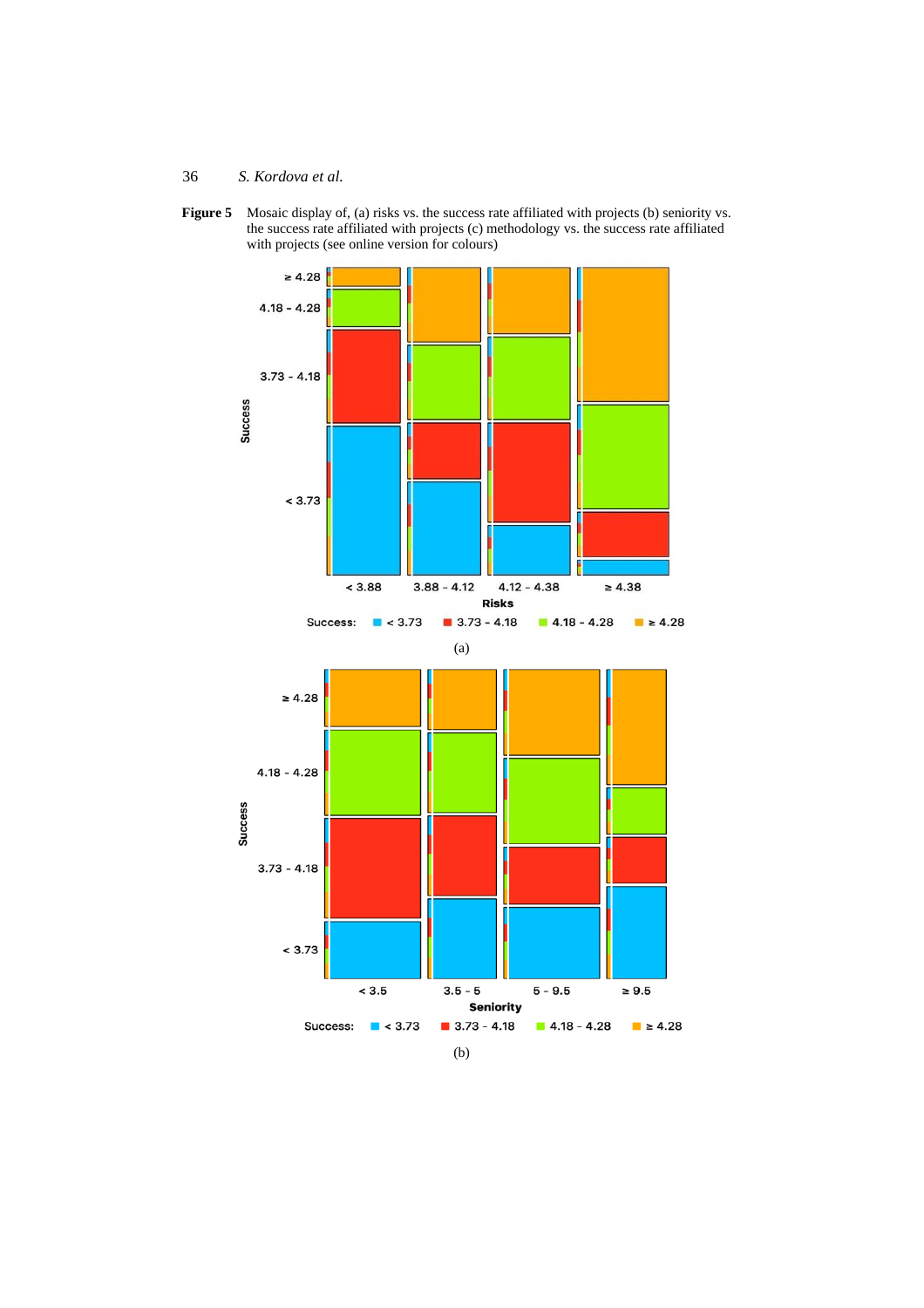**Figure 5** Mosaic display of, (a) risks vs. the success rate affiliated with projects (b) seniority vs. the success rate affiliated with projects (c) methodology vs. the success rate affiliated with projects (see online version for colours)



### *5.2.10 Scatter and Mosaic results*

The Mosaic algorithm yielded the following: when the project's risks increase, the success decreases [Figure 5(a)]. We also found that seniority is distributed equally with success values, thus not significantly affecting the project's success [Figure 5(b)]. Scatter results evaluation also shows that only methodology values are classified into two groups  $(< 1.2$  and  $> 2$ ) according to the project success rate [Figure 6(b)], meaning that each methodology (Scrum or Waterfall) has a different impact on project success [this finding is supported also by Figure 5(c)].

#### *5.2.11 Random forest results*

Results derived from the Random Forest classification model (Figure 7), show that the most important attributes that contribute to project success rate are: The PMBOK, methodology and time. In other words, results show that these attributes play an important part on the project success rate and impact the embedded risks. From the machine learning analysis, we can say that projects risks have a negative influence on project success, such as that projects managed by the PMBOK may yield higher success rates and low risk over those managed by different methodologies that embody high risks.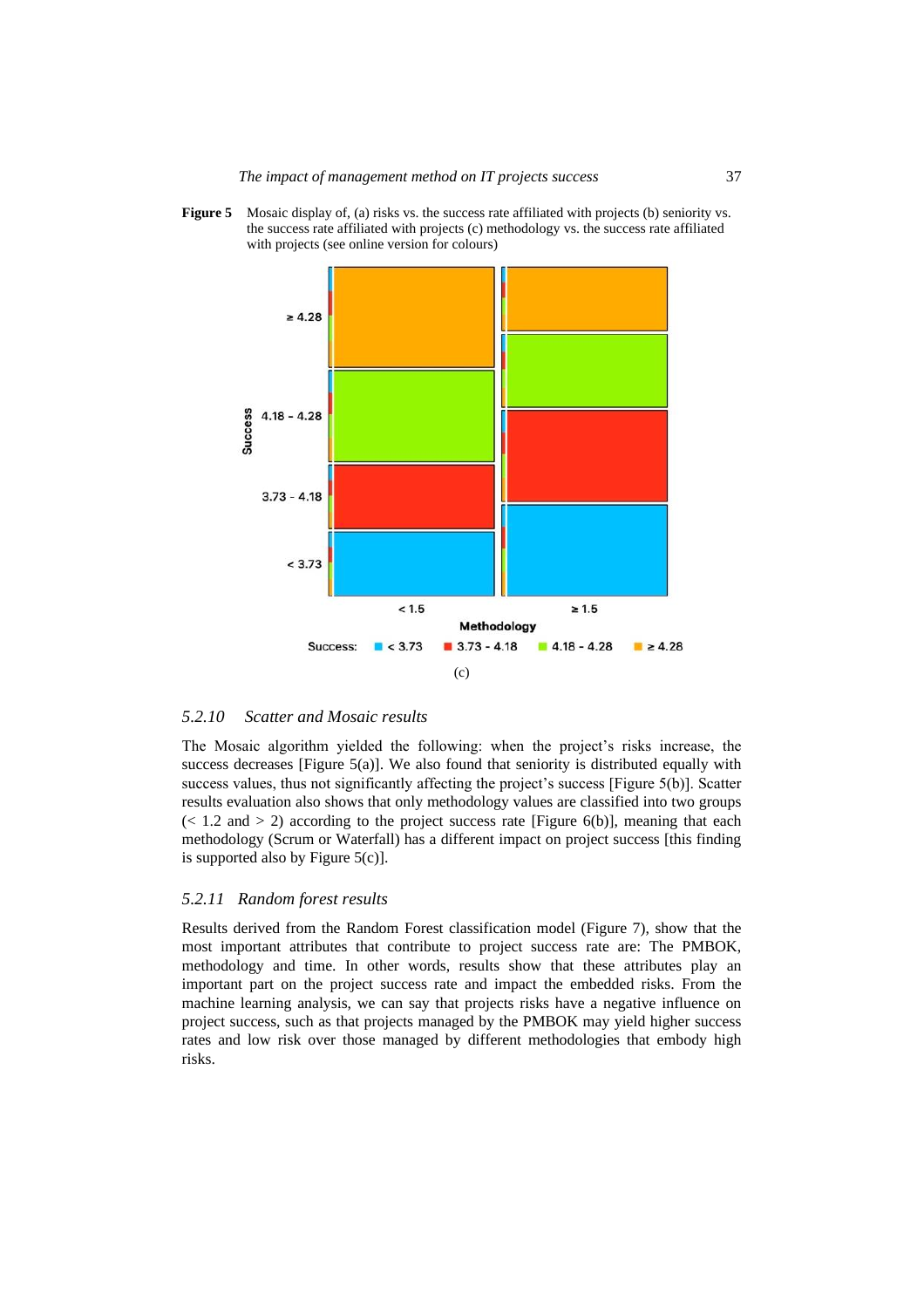





(b)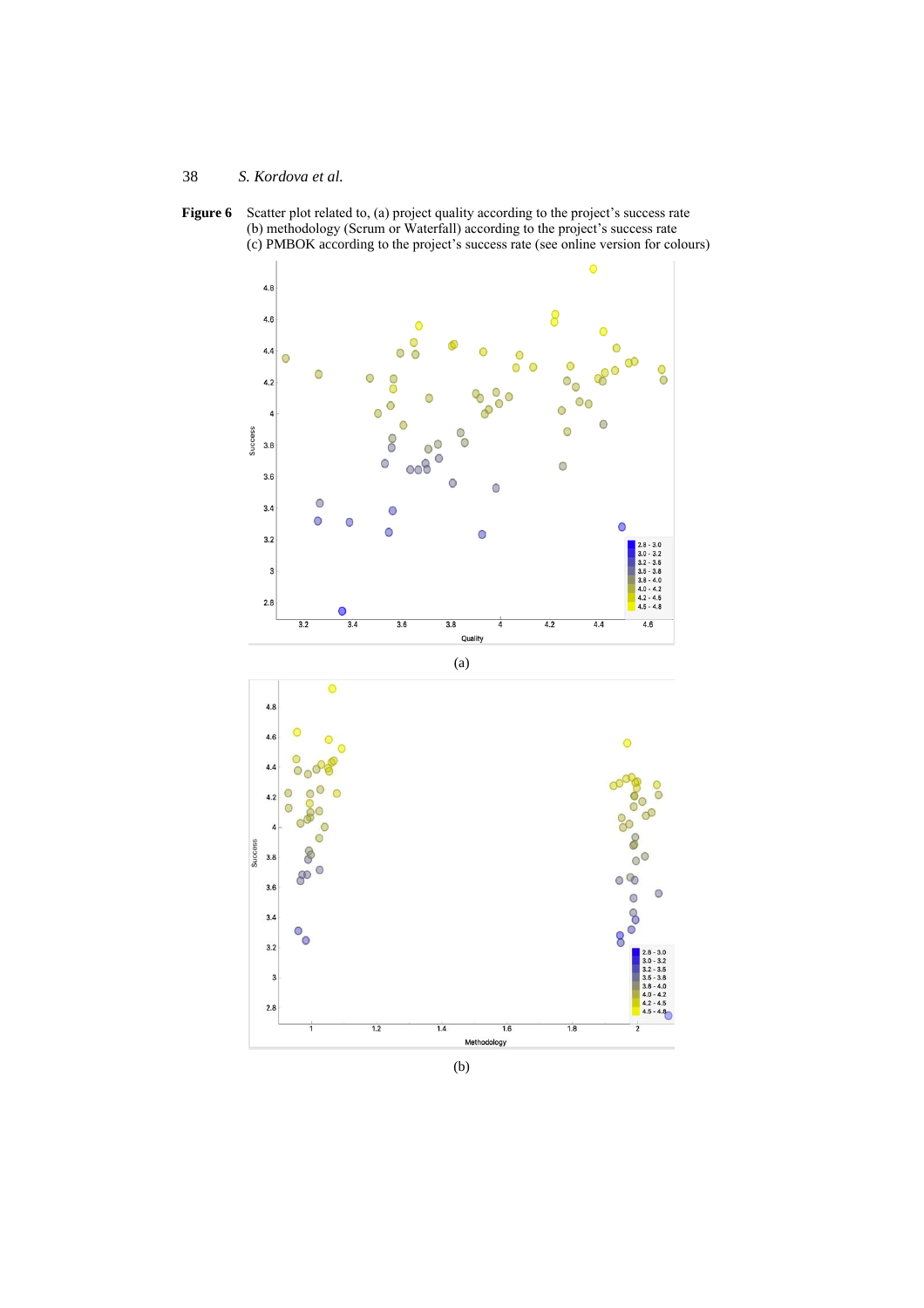Figure 6 Scatter plot related to, (a) project quality according to the project's success rate (b) methodology (Scrum or Waterfall) according to the project's success rate (c) PMBOK according to the project's success rate (continued) (see online version for colours)



**Figure 7** Classification tree constructed by the random forest algorithm (see online version for colours)

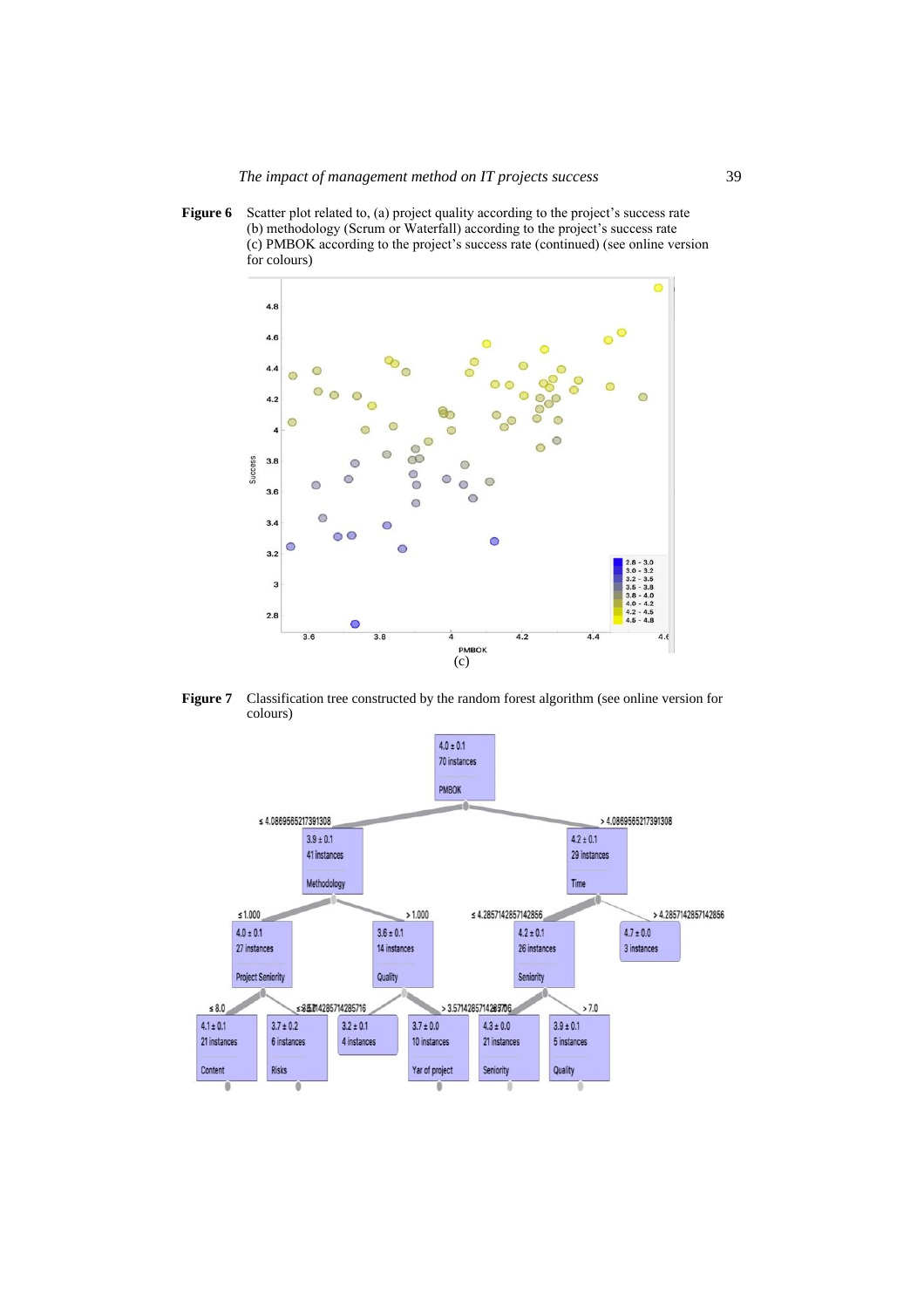# **6 Conclusions**

The exploitation of machine-learning tools was shown as improving the quality of predicting project management success processes by the given set of independent attributes whose score is computed in parallel through the relief function. This feature provides a convenient way to calculate the scores for all attributes in a visual and textual mode. The tools enabled the authors to visualise and evaluate the importance of features that influence the success of project management processes over classical statistical methods, such as regression and correlation usage. We showed that the usage of machine learning prediction models such as random forest may be used to estimate project success rate without the need to specify the distribution of the dependent or independent variables in the inspected data. We also managed to evaluate the importance of project management methodology, risk levels and several of the manager's attributes (such as seniority) without making any pre-assumptions about the data, as is common in statistical methods, such as logistic or linear regression. In addition, we also managed to show that we received visualisation and prediction results simply from the learning process on the data without relying on rules-based programming This attitude differs from common statistical modelling, in which formalisation and relationships between the variables are conducted in the form of mathematical equations. To conclude, we found that machinelearning approaches can be utilised to predict and evaluate project success by means of different independent attributes. Moreover, we showed that the PMBOK significantly contributes to the ability to predict a project's success (Figure 7). Lastly, according to the Scatter and Mosaic plot analysis, we also showed that some attributes – such as project risks and manager seniority play some role but not solely in successful project management processes.

Concerning the inferential statistics findings, we conclude the following:

- 1 *A significant positive relationship* was found between project management average according to the PMBOK and the project success average variable. Simple linear regression analysis provided identical results to the Pearson correlation, regarding the nature and quality of the relationship between the two research variables.
- 2 *Significant differences* in project success average were found among projects of different sizes.
- 3 A significant and positive relationship was found between the two variables (the PMBOK and the project success) for all project sizes (small, medium, large). In addition, the larger a project's size, the more its PMBOK and success averages increase.
- 4 Significant differences in project success were found among projects with varying levels of importance. Therefore we may infer that the more important the project is, the more its PMBOK and success averages increase.
- 5 *No relationship* was found between project manager seniority and project success average.
- 6 *A significant difference* in the success measure was found between projects managed according to the Waterfall method and those managed according to the Scrum method. Therefore, we conclude that the Scrum method was more successful than the Waterfall one in the evaluated projects.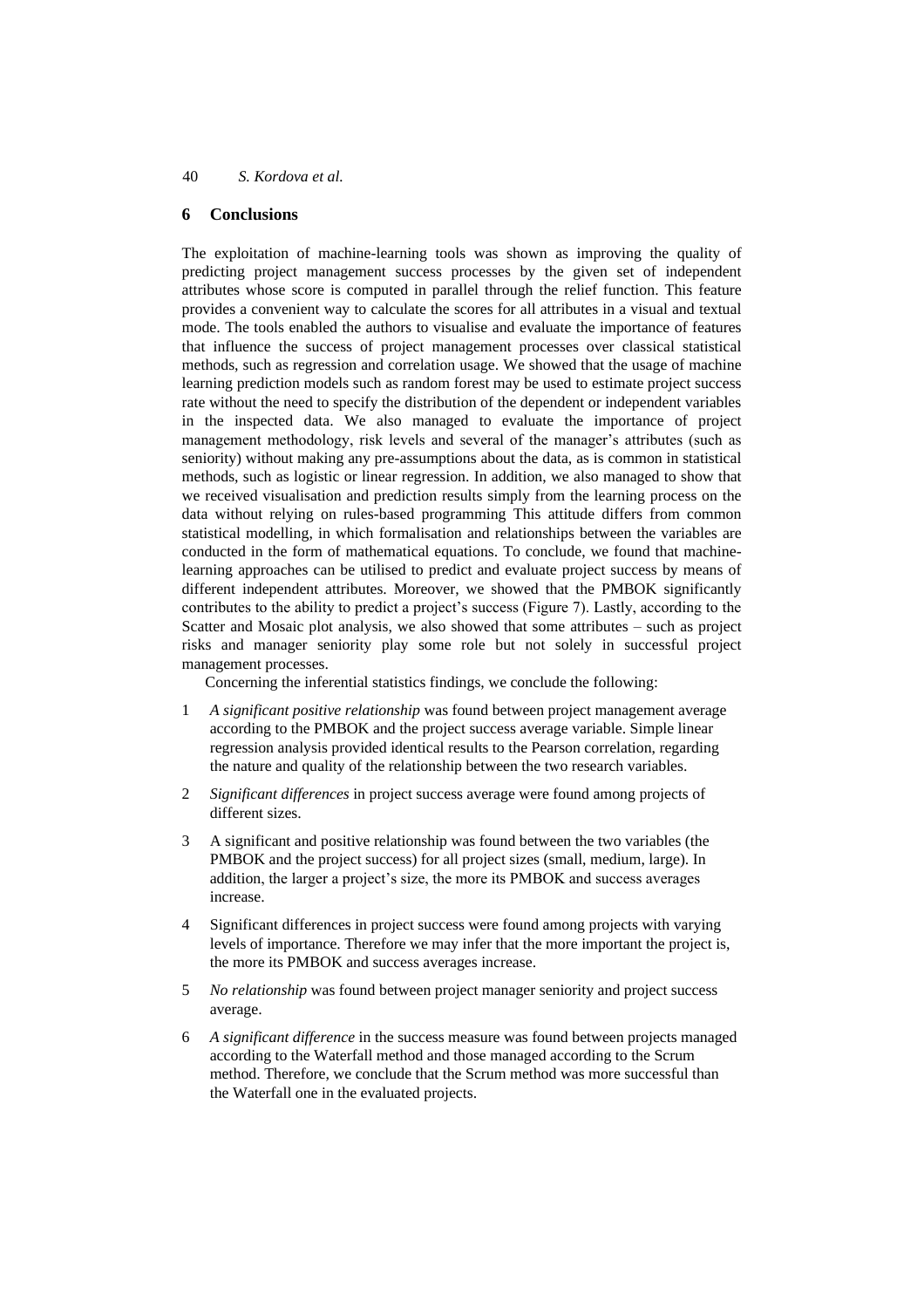- 7 According to the linear multiple regression analysis, there were four main areas of knowledge that predict project success: integration, content or capacity, quality and communication, with an explained variance of 33.6%.
- 8 According to the decision tree method, there are three levels of importance regarding variables' predictors: The most important one is 'the PMBOK'. The second most important factors (on the same level) are 'project methodology' (Scrum vs. Waterfall) and time. On the third level, there are three more variables: 'project seniority, project quality and manager seniority'. These variables should be also taken into account during the project management process as part of the success or failure considerations. Our findings are further supported by the Mosaic and Scatter visualisation tools, which show how most of the projects in terms of quality and success are situated somewhere in the middle between success and failure. Therefore, we conclude that, in order to improve a project's success rate, its quality should be improved according to the affiliated risks.

#### **7 Discussion**

The current research focused on the relationship between the extent to which project management is carried out according to the PMBOK and project success. Our research data was elicited from a questionnaire distributed among project managers in the IT branch of a military technology unit, employing various project management methods in 70 different projects. Each project was ranked according to its estimated success and the extent to which it was managed based on the PMBOK.

According to the PMBOK, a project management method can be divided into defined knowledge areas: Integration management, content or capacity management, time management, project quality management, human resources management, communication management, risk management, and purchasing management.

It is important to mention that the cost management knowledge area was not included in our specific study, as there was no shortage of financial resources. Thus, the branch received whatever equipment it needed to carry out its projects. In addition, most required equipment was available from the unit's warehouse and was purchased in advance.

Our findings revealed a relationship between project management carried out according to the PMBOK and project success. In light of the rapidly changing threats in the military environment, and as a result of the existing competition in the defence industry, managing projects effectively becomes an issue of ever-increasing importance and relevance. The PMBOK is an essential tool, which defines and outlines managerial processes for all project stages. Its proper implementation and management of different areas of knowledge significantly improves a project's chances of success. The variance analysis results show that differences in project management success averages were found among projects with different importance levels. The higher a project's importance level is, the more the PMBOK is adhered to it and the more success levels increase. Possible explanations for this are as follows: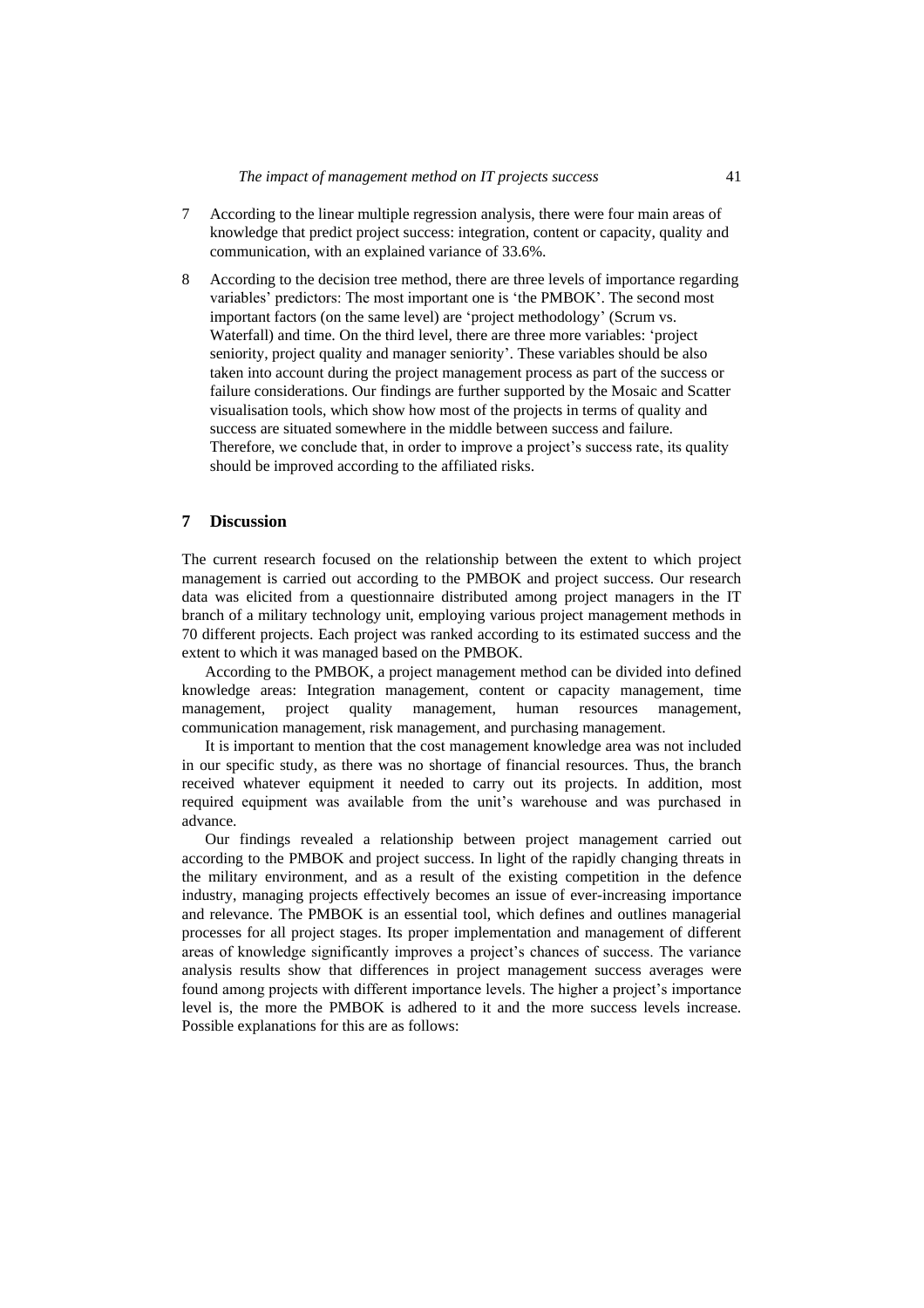#### 42 *S. Kordova et al.*

- The higher the project's importance level is, the higher its managerial focus will be.
- The higher a project's importance level is, the more the desire to complete it successfully increases. Thus, in the event that reinforcement or prioritising of resources becomes necessary, and in extreme situations in which another project is frozen as a result, these actions will come at the expense of less important projects, in order to advance more important projects.
- A project with a higher level of importance is more marketable and thus receives more exposure all of which provides it with a higher aura of success.

To conclude, our results are not consistent with the professional literature, which claims that the smaller a project's scope is, the more its chance of its success to increase. The reasons for this inconsistency may be explained by a clearer content or capacity or a smaller number of involved parties in the project.

In another variance analysis, differences in project success averages were found among projects of different sizes. We found that there is a positive correlation between the project's scope and the PMBOK adherence. In cases were the scope of the project is large, higher PMBOK adherences is needed in order to classify the project as successful.

This finding may be explained by project duration. The longer the project is, the more discussions related to control and supervision is needed. In addition, the longer the project duration, more time to fix problems and reduce risks is needed. Hence, differences in success measures are apparently a result of project size.

Another difference in project success was found between projects managed using the Waterfall and Scrum methods. The findings show that the PMBOK average obtained for projects managed by the Waterfall method was higher than those managed by the Scrum method. In contrast, the success average obtained for projects managed using the Scrum method was higher. Thus, each method has its advantages and disadvantages, as mentioned in the literature review.

The obvious advantage of Scrum is its flexibility and ability to adapt to environmental changes. In this context, it is important to stress that a large number of projects are accompanied by changing demands which occur over time, as a result of a dynamic operational environment and clients' desire to maximise costs. In addition, this methodology is well-suited to software projects. This may explain its high success averages relative to the Waterfall method.

As for the Waterfall model, its advantage lies in its organised programs for development, testing, schedules and deadlines, as well as content or capacity. This may account for its high PMBOK average value compared to the Scrum method.

Contrary to Turner and Muller (2005), the current study found no relationship between project manager seniority and success average variables. This may be attributed to project success dependence on many different variables. In addition, the number of projects a project manager manages simultaneously may also have an effect on the level of success.

Concerning machine-learning approaches, we managed to strengthen the findings found by conventional statistical methods: Pearson correlations, linear regression and ANOVA. Using the random forest algorithm, we also found that the PMBOK methodology plays an important role in a successful project management process. Although we found as opposed to the inferential statistics a weak correlation between the seniority affiliated with the manager as well as assimilated risks that impact project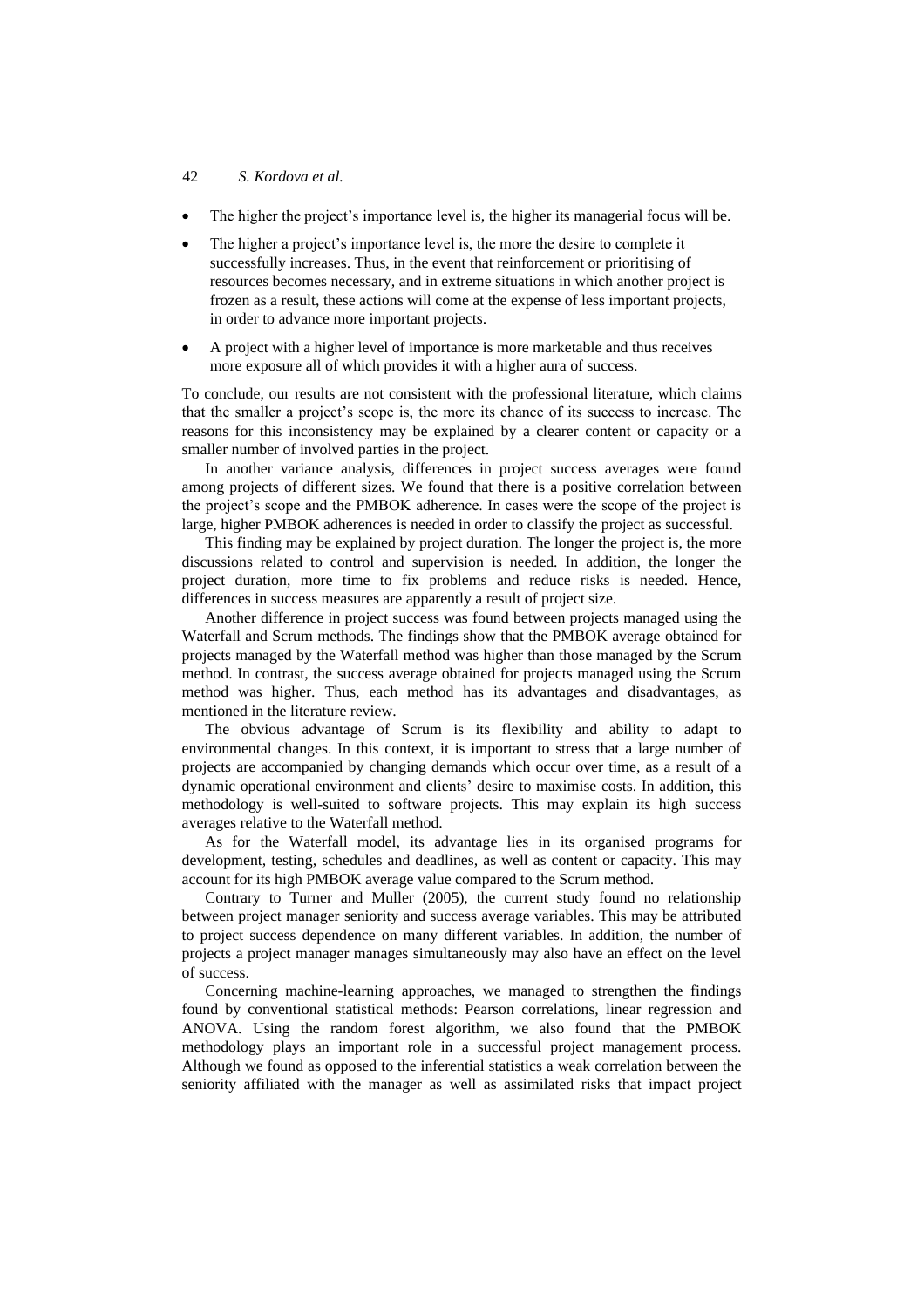success, the level of impact was found as low. This finding may be explained by the manager's level of experience as a high level of experience enables the manager to mitigate project risks, resulting in an increased probability of project success, but the success of the project is not totally dependent on this attribute alone.

To conclude, machine-learning approaches have been shown to be efficient in supporting consensual statistical methods. They can serve as predictive tools which assist project managers in decision-making processes, thus increasing their number of successfully managed projects.

One limitation of the current study is that it was only conducted in a single military IT branch; future research should include projects executed in other IT branches, other units and or other firms. Future research should also examine the extent of the combination of the two methods (Scrum vs. Waterfall), and their influence on project success. Likewise, it is recommended that future research will focus on additional factors that may have an impact on the success level of IT projects.

#### **References**

- Atkinson, R. (1999) 'Project management: cost, time and quality, two best guesses and a phenomenon, it's time to accept other success criteria', *International Journal of Project Management*, Vol. 17, No. 6, pp.337–342.
- Baccarini, D. and Collins, A. (1999) 'Project success a survey', *Journal of Construction Research*, Vol. 2, pp.211–231.
- Breiman, L. (2001) 'Random forests', *Machine Learning*, Vol. 45, pp.5–32.
- Globerson, S., Shtub, A. and Zwikael, O. (2009) *Project Management: Planning, Execution and Control*, pp.41–238, Dyonon Publication, Tel Aviv.
- Hassoun, M.H. (1995) *Fundamentals of Artificial Neural Networks*, MIT Press, Cambridge, MA.
- Jenner, S. (2015) 'Why do projects 'fail' and more to the point what can we do about it? The case for disciplined, 'fast and frugal' decision-making', *PM World J*., Vol. 4, No. 3, pp.17–33.
- Kerzner, H. (2006) *Project Management*, 9th ed., John Wiley and Sons.
- Leffingwell, D. (2007) *Scaling Software Agility*, Pearson Education, Inc., Boston.
- Maaten, L.V.D. and Hinton, G. (2008) 'Visualizing data using t-SNE', *Journal of Machine Learning Research*, Vol. 9, pp.2579–2605.
- Mitchell, T.M. (1997) *Machine Learning*, McGraw-Hill, New York, NY.
- Pinto J. and Mantel, S. (1990) 'The causes of project failure', *IEEE Transactions on Engineering Management*, Vol. 37, No. 4, pp.269–276.
- Pinto, J. and Slevin, D. (1986) 'The project implementation profile: new tool for project managers', *Project Management Journal*, Vol. 18, pp.57–58.
- PMI Standards Committee (2017) *A Guide to the Project Management Body of Knowledge*, Project Management Institute, Newtown Square, PA.
- PMI (2016) *Delivering Value: Focus on Benefits During Project Execution*, Project Management Institute, Newtown Squares, PA.
- Sadeh, A., Dvir, D. and Malach-Pines, A. (2005) *Project Managers 'Characteristics and Their Projects' Profiles*, PICMET.
- Shenhar, A.J. and Dvir, D. (2007) *Reinventing Project Management: The Diamond Approach to Successful Growth and Innovation*, Harvard Business School Press, USA.
- Standish Group (2003) *Chaos Chronicles*, version 3.0: West Yarmouth, MA.